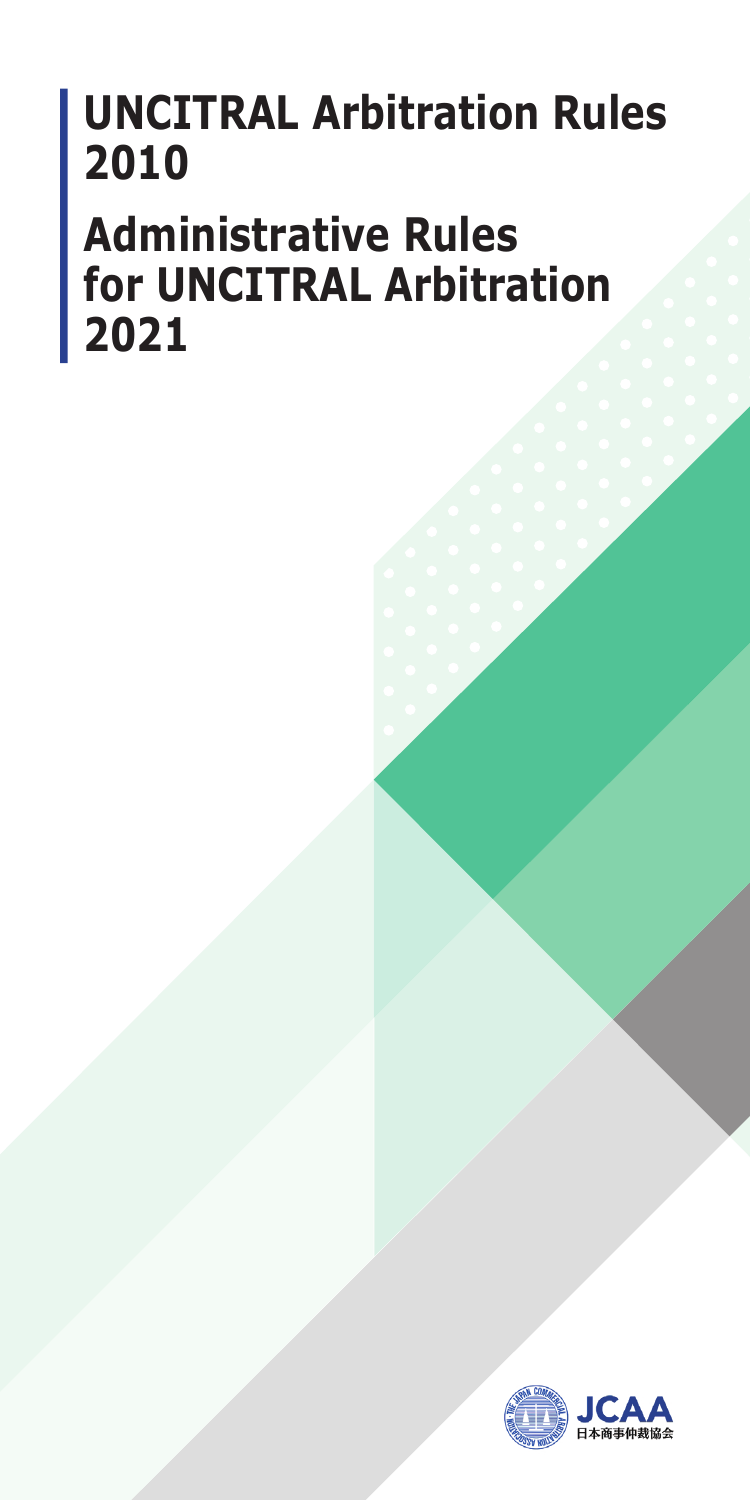# **Standard Arbitration Clause**

 All disputes, controversies or differences arising out of or in connection with this contract shall be finally settled by arbitration in accordance with the UNCITRAL Arbitration Rules supplemented by the Administrative Rules for UNCITRAL Arbitration of The Japan Commercial Arbitration Association. The place of the arbitration shall be [city and country].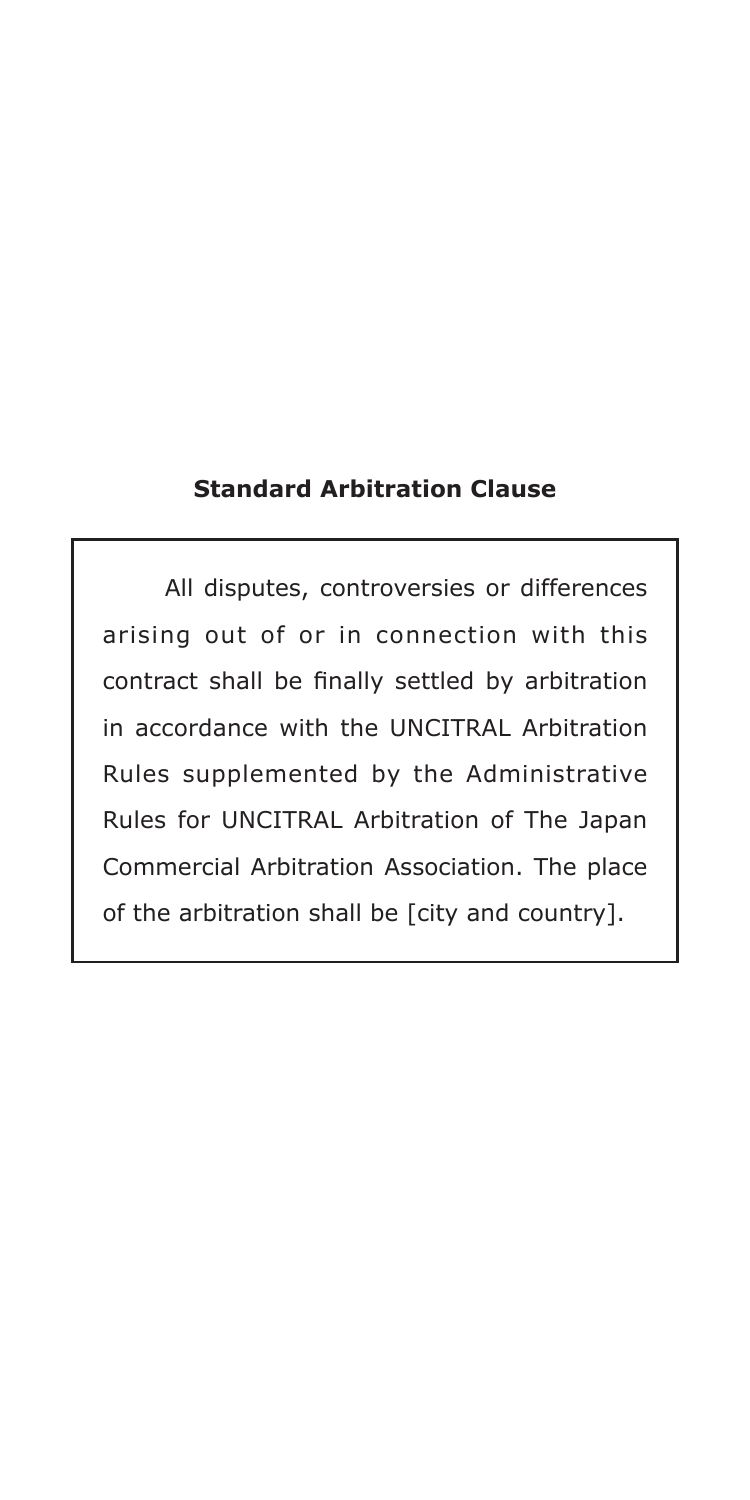# **UNCITRAL Arbitration Rules (as revised in 2010)**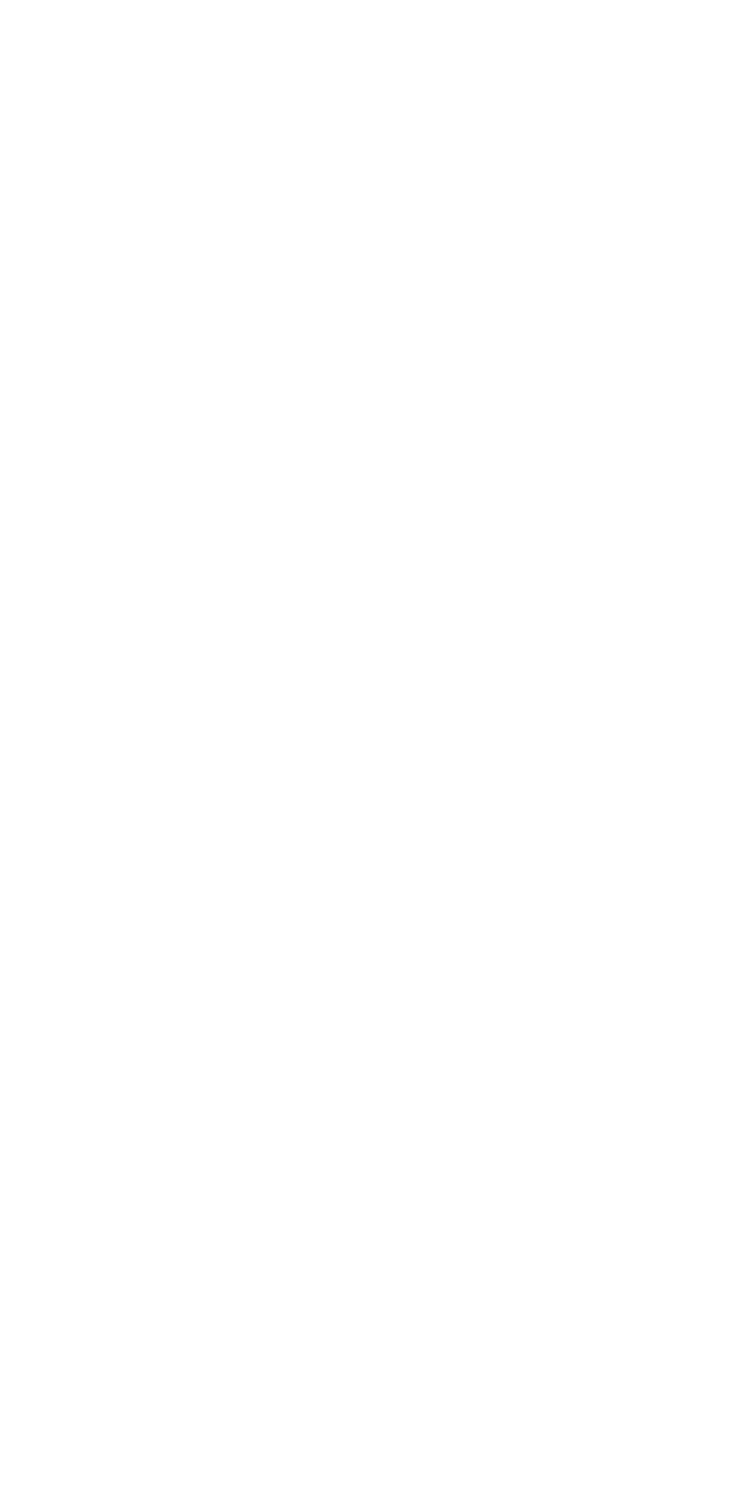# **CONTENTS**

| Notice and calculation of periods of time (Article 2) 1               |  |
|-----------------------------------------------------------------------|--|
|                                                                       |  |
| Response to the notice of arbitration (Article 4)  3                  |  |
| Representation and assistance (Article 5) 4                           |  |
| Designating and appointing authorities (Article 6)  4                 |  |
|                                                                       |  |
| Section II. Composition of the arbitral tribunal 6                    |  |
|                                                                       |  |
| Appointment of arbitrators (Articles 8 to 10)                         |  |
|                                                                       |  |
|                                                                       |  |
|                                                                       |  |
| Disclosures by and challenge of arbitrators (Articles 11 to 13)       |  |
|                                                                       |  |
|                                                                       |  |
|                                                                       |  |
| Replacement of an arbitrator (Article 14)  9                          |  |
| Repetition of hearings in the event of the replacement of an          |  |
|                                                                       |  |
|                                                                       |  |
|                                                                       |  |
|                                                                       |  |
|                                                                       |  |
|                                                                       |  |
|                                                                       |  |
|                                                                       |  |
|                                                                       |  |
| Amendments to the claim or defence (Article 22) 13                    |  |
| Pleas as to the jurisdiction of the arbitral tribunal (Article 23) 13 |  |
| Further written statements (Article 24) 14                            |  |
|                                                                       |  |
|                                                                       |  |
|                                                                       |  |
|                                                                       |  |
| Experts appointed by the arbitral tribunal (Article 29) 17            |  |
|                                                                       |  |
|                                                                       |  |
| Waiver of right to object (Article 32)  19                            |  |
|                                                                       |  |
|                                                                       |  |
|                                                                       |  |
| Form and effect of the award (Article 34) 19                          |  |
| Applicable law, amiable compositeur (Article 35) 20                   |  |
| Settlement or other grounds for termination (Article 36) 20           |  |
|                                                                       |  |
| Interpretation of the award (Article 37)  21                          |  |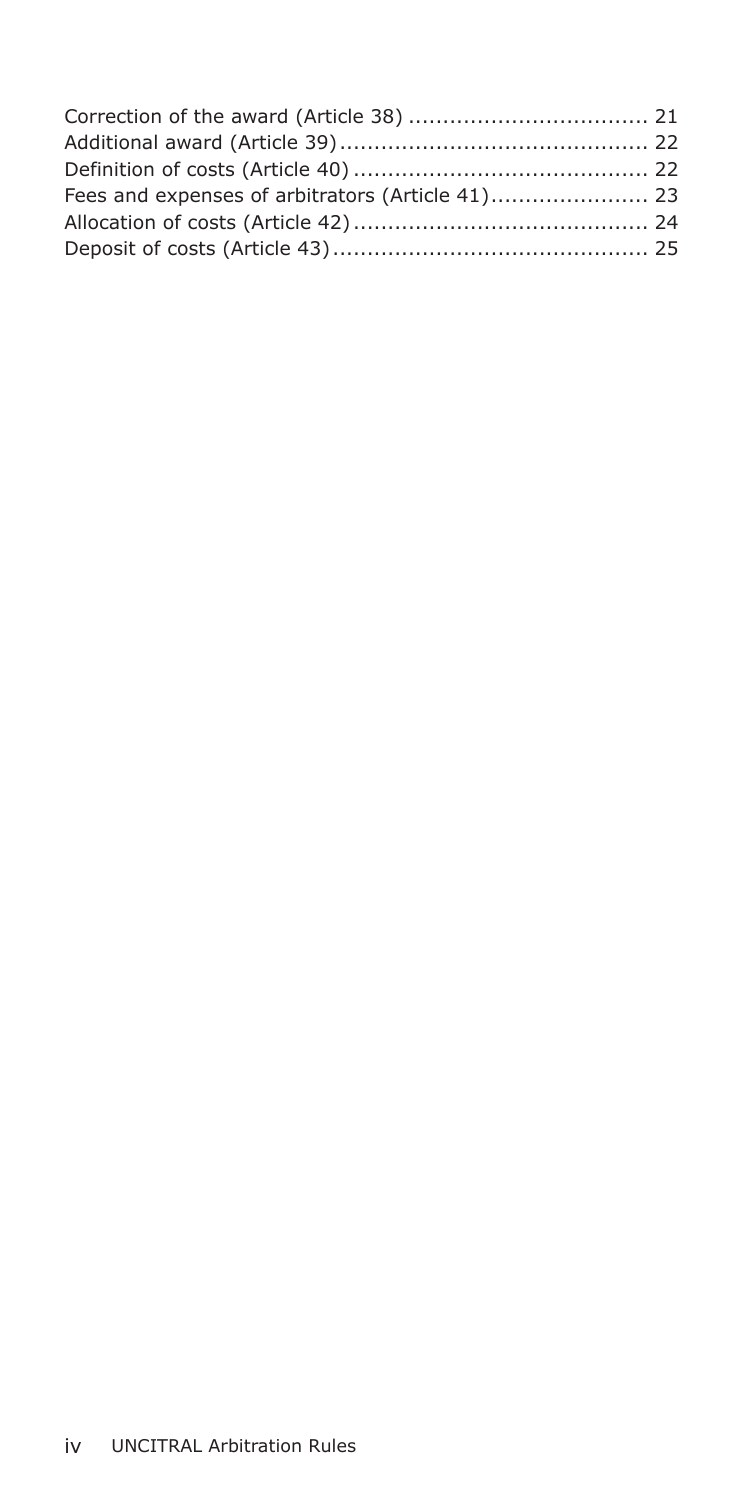# <span id="page-6-0"></span>**UNCITRAL Arbitration Rules**

(as revised in 2010)

# **Section I. Introductory rules**

# **Scope of application**

#### **Article 1**

- 1 Where parties have agreed that disputes between them in respect of a defined legal relationship, whether contractual or not, shall be referred to arbitration under the UNCITRAL Arbitration Rules, then such disputes shall be settled in accordance with these Rules subject to such modification as the parties may agree.
- 2 The parties to an arbitration agreement concluded after 15 August 2010 shall be presumed to have referred to the Rules in effect on the date of commencement of the arbitration, unless the parties have agreed to apply a particular version of the Rules. That presumption does not apply where the arbitration agreement has been concluded by accepting after 15 August 2010 an offer made before that date.
- 3 These Rules shall govern the arbitration except that where any of these Rules is in conflict with a provision of the law applicable to the arbitration from which the parties cannot derogate, that provision shall prevail.

#### **Notice and calculation of periods of time**

- 1 A notice, including a notification, communication or proposal, may be transmitted by any means of communication that provides or allows for a record of its transmission.
- 2 If an address has been designated by a party specifically for this purpose or authorized by the arbitral tribunal, any notice shall be delivered to that party at that address, and if so delivered shall be deemed to have been received. Delivery by electronic means such as facsimile or e-mail may only be made to an address so designated or authorized.
- 3 In the absence of such designation or authorization, a notice is: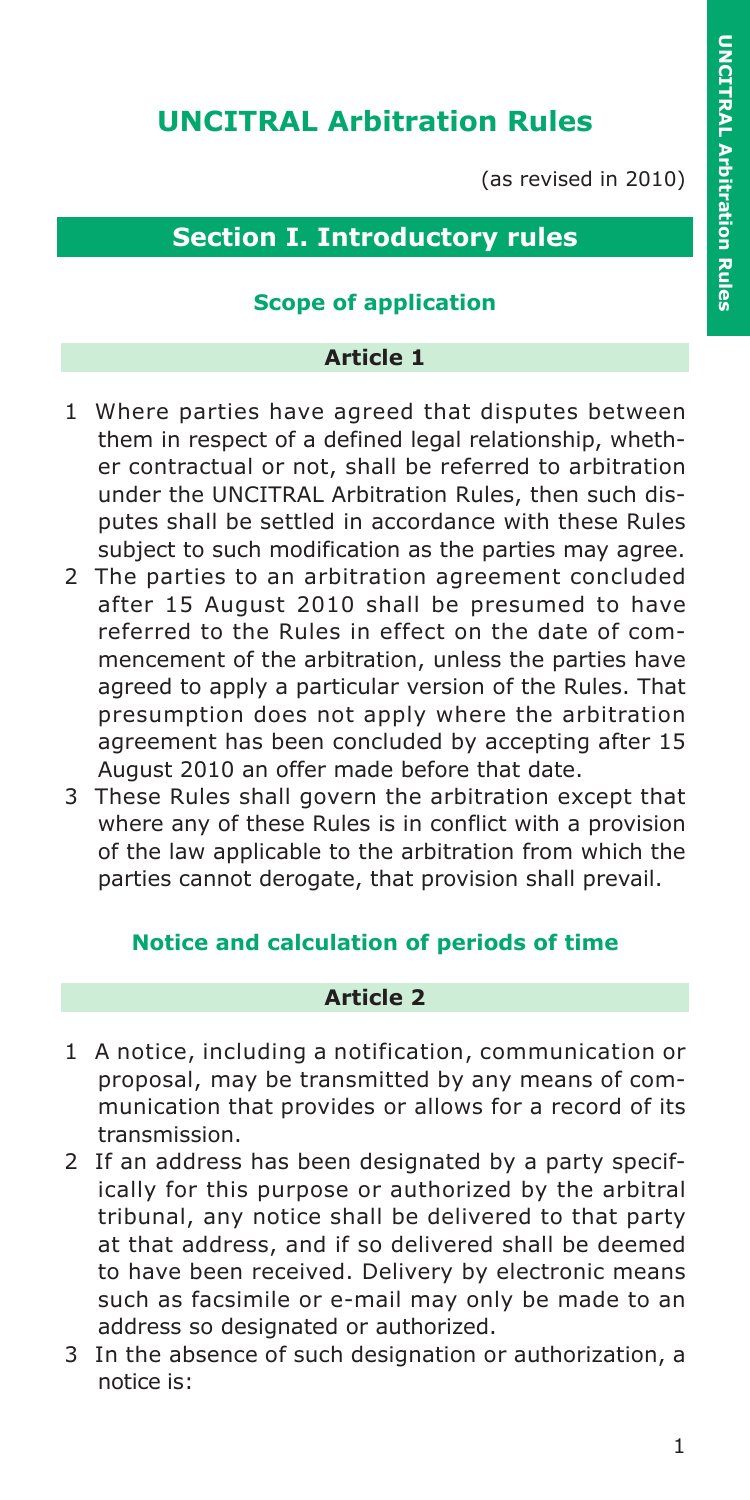- <span id="page-7-0"></span>(a) Received if it is physically delivered to the addressee; or
- (b) Deemed to have been received if it is delivered at the place of business, habitual residence or mailing address of the addressee.
- 4 If, after reasonable efforts, delivery cannot be effected in accordance with paragraphs 2 or 3, a notice is deemed to have been received if it is sent to the addressee's last-known place of business, habitual residence or mailing address by registered letter or any other means that provides a record of delivery or of attempted delivery.
- 5 A notice shall be deemed to have been received on the day it is delivered in accordance with paragraphs 2, 3 or 4, or attempted to be delivered in accordance with paragraph 4. A notice transmitted by electronic means is deemed to have been received on the day it is sent, except that a notice of arbitration so transmitted is only deemed to have been received on the day when it reaches the addressee's electronic address.
- 6 For the purpose of calculating a period of time under these Rules, such period shall begin to run on the day following the day when a notice is received. If the last day of such period is an official holiday or a non-business day at the residence or place of business of the addressee, the period is extended until the first business day which follows. Official holidays or non- business days occurring during the running of the period of time are included in calculating the period.

# **Notice of arbitration**

- 1 The party or parties initiating recourse to arbitration (hereinafter called the "claimant") shall communicate to the other party or parties (hereinafter called the "respondent") a notice of arbitration.
- 2 Arbitral proceedings shall be deemed to commence on the date on which the notice of arbitration is received by the respondent.
- 3 The notice of arbitration shall include the following:
	- (a) A demand that the dispute be referred to arbitration;
	- (b) The names and contact details of the parties;
	- (c) Identification of the arbitration agreement that is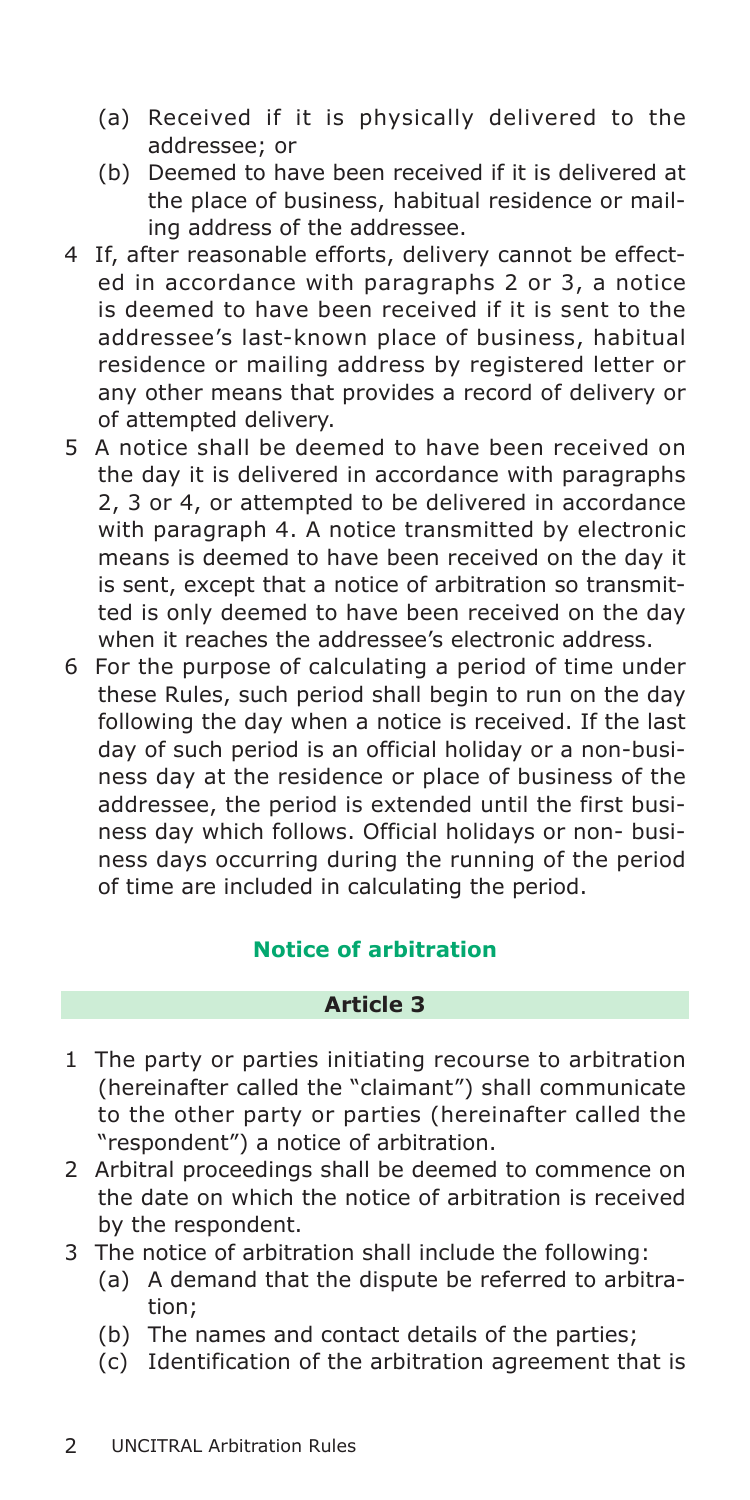invoked;

- <span id="page-8-0"></span>(d) Identification of any contract or other legal instrument out of or in relation to which the dispute arises or, in the absence of such contract or instrument, a brief description of the relevant relationship;
- (e) A brief description of the claim and an indication of the amount involved, if any;
- (f) The relief or remedy sought;
- (g) A proposal as to the number of arbitrators, language and place of arbitration, if the parties have not previously agreed thereon.
- 4 The notice of arbitration may also include:
	- (a) A proposal for the designation of an appointing authority referred to in article 6, paragraph 1;
	- (b) A proposal for the appointment of a sole arbitrator referred to in article 8, paragraph 1;
	- (c) Notification of the appointment of an arbitrator referred to in article 9 or 10.
- 5 The constitution of the arbitral tribunal shall not be hindered by any controversy with respect to the sufficiency of the notice of arbitration, which shall be finally resolved by the arbitral tribunal.

# **Response to the notice of arbitration**

- 1 Within 30 days of the receipt of the notice of arbitration, the respondent shall communicate to the claimant a response to the notice of arbitration, which shall include:
	- (a) The name and contact details of each respondent;
	- (b) A response to the information set forth in the notice of arbitration, pursuant to article 3, paragraphs  $3$  (c) to  $(a)$ .
- 2 The response to the notice of arbitration may also include:
	- (a) Any plea that an arbitral tribunal to be constituted under these Rules lacks jurisdiction;
	- (b) A proposal for the designation of an appointing authority referred to in article 6, paragraph 1;
	- (c) A proposal for the appointment of a sole arbitrator referred to in article 8, paragraph 1;
	- (d) Notification of the appointment of an arbitrator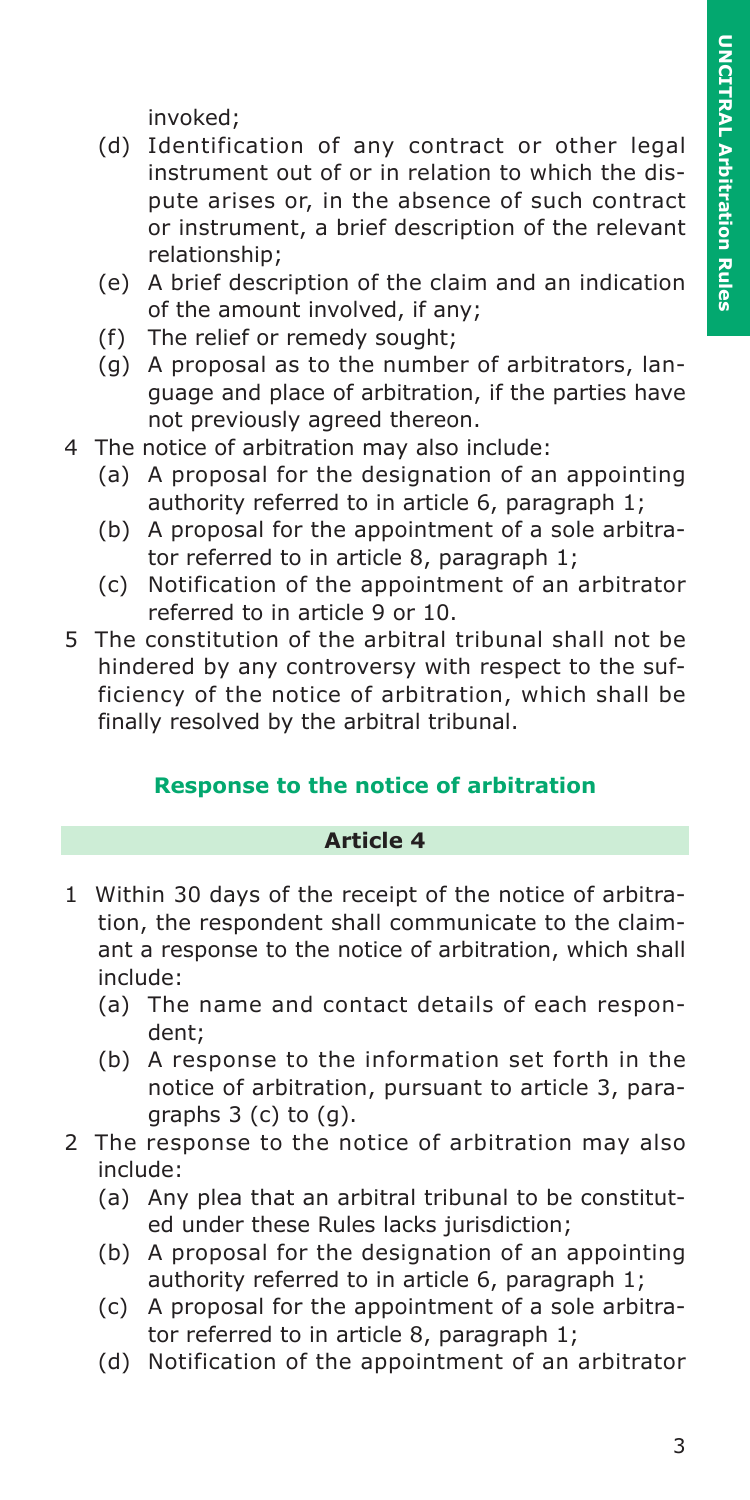referred to in article 9 or 10;

- <span id="page-9-0"></span>(e) A brief description of counterclaims or claims for the purpose of a set-off, if any, including where relevant, an indication of the amounts involved, and the relief or remedy sought;
- (f) A notice of arbitration in accordance with article 3 in case the respondent formulates a claim against a party to the arbitration agreement other than the claimant.
- 3 The constitution of the arbitral tribunal shall not be hindered by any controversy with respect to the respondent's failure to communicate a response to the notice of arbitration, or an incomplete or late response to the notice of arbitration, which shall be finally resolved by the arbitral tribunal.

# **Representation and assistance**

#### **Article 5**

Each party may be represented or assisted by persons chosen by it. The names and addresses of such persons must be communicated to all parties and to the arbitral tribunal. Such communication must specify whether the appointment is being made for purposes of representation or assistance. Where a person is to act as a representative of a party, the arbitral tribunal, on its own initiative or at the request of any party, may at any time require proof of authority granted to the representative in such a form as the arbitral tribunal may determine.

# **Designating and appointing authorities**

- 1 Unless the parties have already agreed on the choice of an appointing authority, a party may at any time propose the name or names of one or more institutions or persons, including the Secretary-General of the Permanent Court of Arbitration at The Hague (hereinafter called the "PCA"), one of whom would serve as appointing authority.
- 2 If all parties have not agreed on the choice of an appointing authority within 30 days after a proposal made in accordance with paragraph 1 has been received by all other parties, any party may request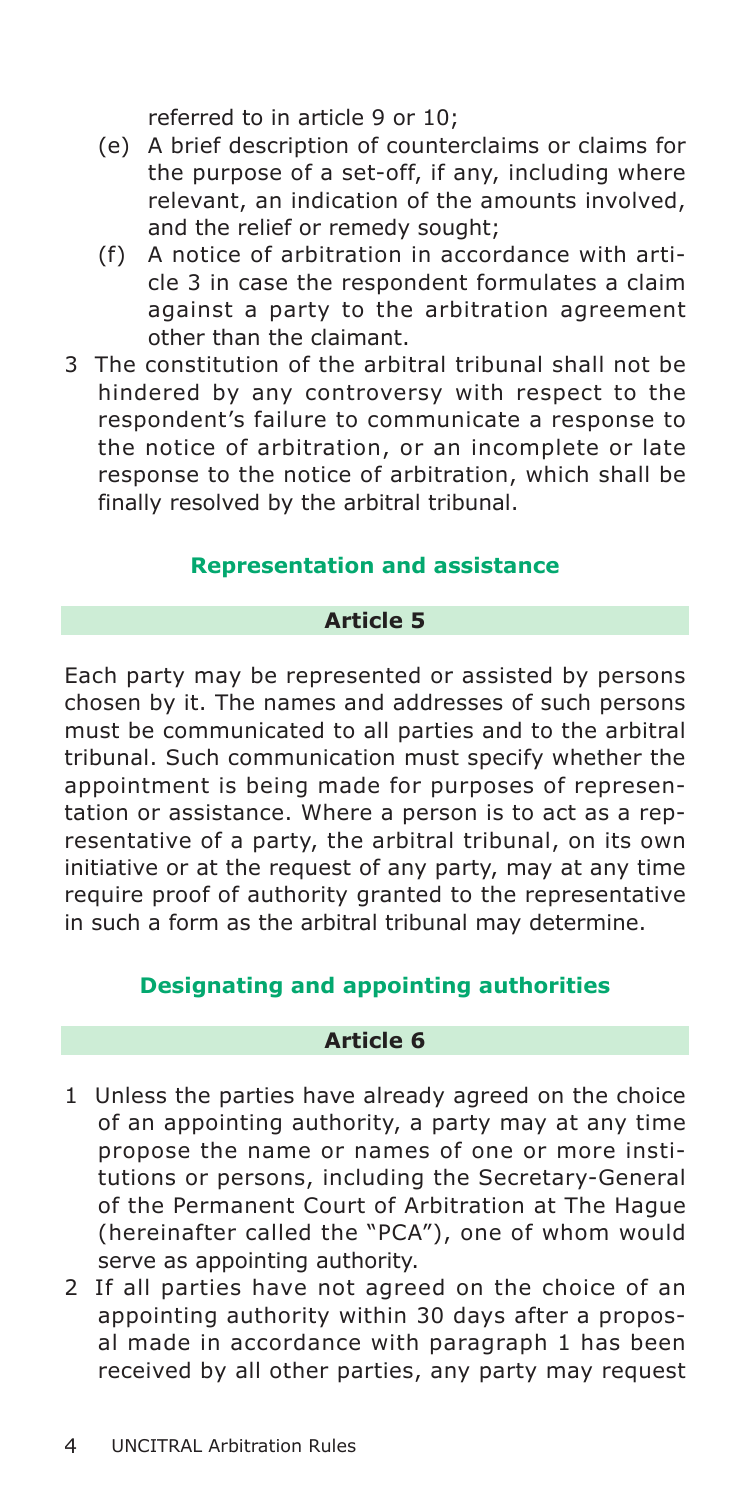the Secretary-General of the PCA to designate the appointing authority.

- 3 Where these Rules provide for a period of time within which a party must refer a matter to an appointing authority and no appointing authority has been agreed on or designated, the period is suspended from the date on which a party initiates the procedure for agreeing on or designating an appointing authority until the date of such agreement or designation.
- 4 Except as referred to in article 41, paragraph 4, if the appointing authority refuses to act, or if it fails to appoint an arbitrator within 30 days after it receives a party's request to do so, fails to act within any other period provided by these Rules, or fails to decide on a challenge to an arbitrator within a reasonable time after receiving a party's request to do so, any party may request the Secretary-General of the PCA to designate a substitute appointing authority.
- 5 In exercising their functions under these Rules, the appointing authority and the Secretary-General of the PCA may require from any party and the arbitrators the information they deem necessary and they shall give the parties and, where appropriate, the arbitrators, an opportunity to present their views in any manner they consider appropriate. All such communications to and from the appointing authority and the Secretary-General of the PCA shall also be provided by the sender to all other parties.
- 6 When the appointing authority is requested to appoint an arbitrator pursuant to articles 8, 9, 10 or 14, the party making the request shall send to the appointing authority copies of the notice of arbitration and, if it exists, any response to the notice of arbitration.
- 7 The appointing authority shall have regard to such considerations as are likely to secure the appointment of an independent and impartial arbitrator and shall take into account the advisability of appointing an arbitrator of a nationality other than the nationalities of the parties.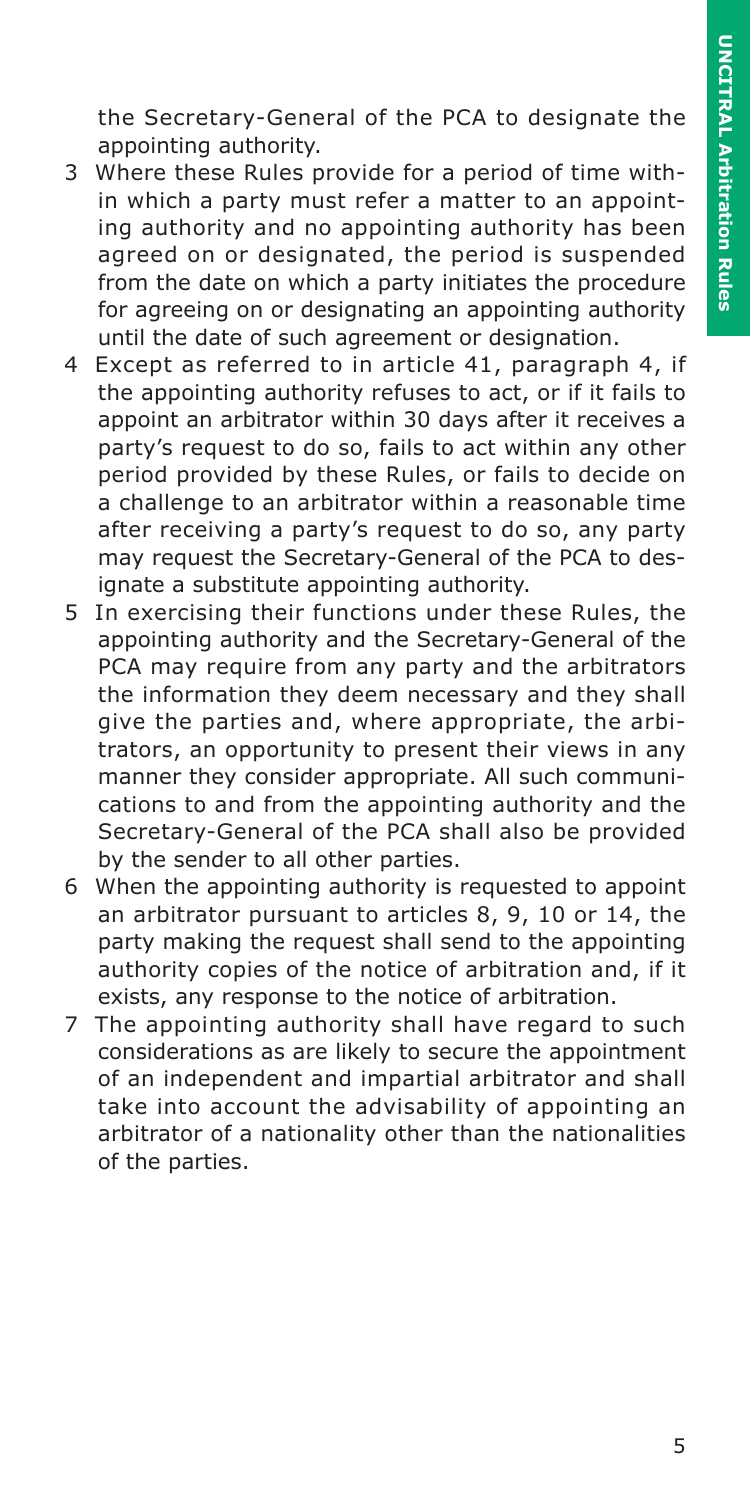# <span id="page-11-0"></span>**Section II. Composition of the arbitral tribunal**

#### **Number of arbitrators**

#### **Article 7**

- 1 If the parties have not previously agreed on the number of arbitrators, and if within 30 days after the receipt by the respondent of the notice of arbitration the parties have not agreed that there shall be only one arbitrator, three arbitrators shall be appointed.
- 2 Notwithstanding paragraph 1, if no other parties have responded to a party's proposal to appoint a sole arbitrator within the time limit provided for in paragraph 1 and the party or parties concerned have failed to appoint a second arbitrator in accordance with article 9 or 10, the appointing authority may, at the request of a party, appoint a sole arbitrator pursuant to the procedure provided for in article 8, paragraph 2, if it determines that, in view of the circumstances of the case, this is more appropriate.

#### **Appointment of arbitrators (Articles 8 to 10)**

- 1 If the parties have agreed that a sole arbitrator is to be appointed and if within 30 days after receipt by all other parties of a proposal for the appointment of a sole arbitrator the parties have not reached agreement thereon, a sole arbitrator shall, at the request of a party, be appointed by the appointing authority.
- 2 The appointing authority shall appoint the sole arbitrator as promptly as possible. In making the appointment, the appointing authority shall use the following list-procedure, unless the parties agree that the list-procedure should not be used or unless the appointing authority determines in its discretion that the use of the list-procedure is not appropriate for the case:
	- (a) The appointing authority shall communicate to each of the parties an identical list containing at least three names;
	- (b) Within 15 days after the receipt of this list, each party may return the list to the appoint-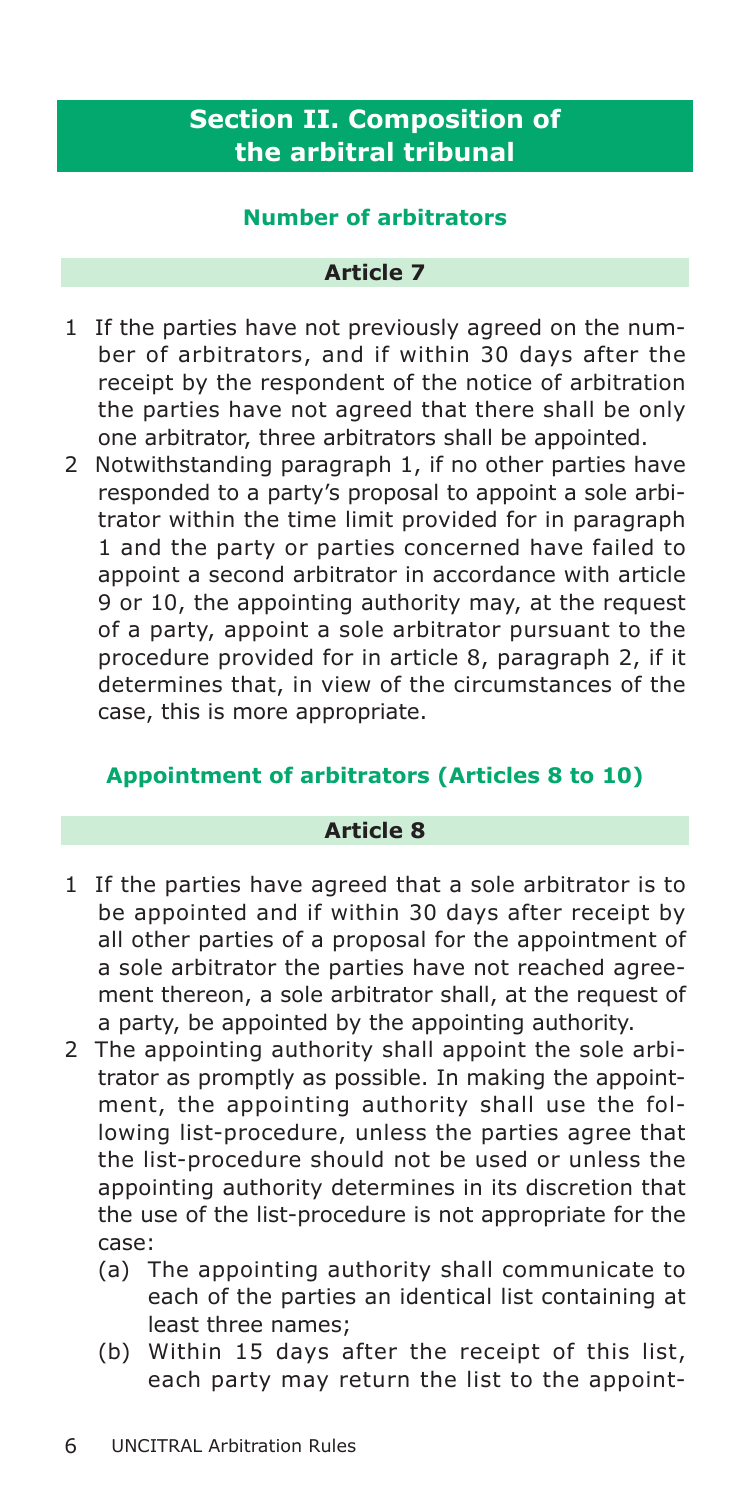<span id="page-12-0"></span>ing authority after having deleted the name or names to which it objects and numbered the remaining names on the list in the order of its preference;

- (c) After the expiration of the above period of time the appointing authority shall appoint the sole arbitrator from among the names approved on the lists returned to it and in accordance with the order of preference indicated by the parties;
- (d) If for any reason the appointment cannot be made according to this procedure, the appointing authority may exercise its discretion in appointing the sole arbitrator.

#### **Article 9**

- 1 If three arbitrators are to be appointed, each party shall appoint one arbitrator. The two arbitrators thus appointed shall choose the third arbitrator who will act as the presiding arbitrator of the arbitral tribunal.
- 2 If within 30 days after the receipt of a party's notification of the appointment of an arbitrator the other party has not notified the first party of the arbitrator it has appointed, the first party may request the appointing authority to appoint the second arbitrator.
- 3 If within 30 days after the appointment of the second arbitrator the two arbitrators have not agreed on the choice of the presiding arbitrator, the presiding arbitrator shall be appointed by the appointing authority in the same way as a sole arbitrator would be appointed under article 8.

- 1 For the purposes of article 9, paragraph 1, where three arbitrators are to be appointed and there are multiple parties as claimant or as respondent, unless the parties have agreed to another method of appointment of arbitrators, the multiple parties jointly, whether as claimant or as respondent, shall appoint an arbitrator.
- 2 If the parties have agreed that the arbitral tribunal is to be composed of a number of arbitrators other than one or three, the arbitrators shall be appointed according to the method agreed upon by the parties.
- 3 In the event of any failure to constitute the arbitral tribunal under these Rules, the appointing authori-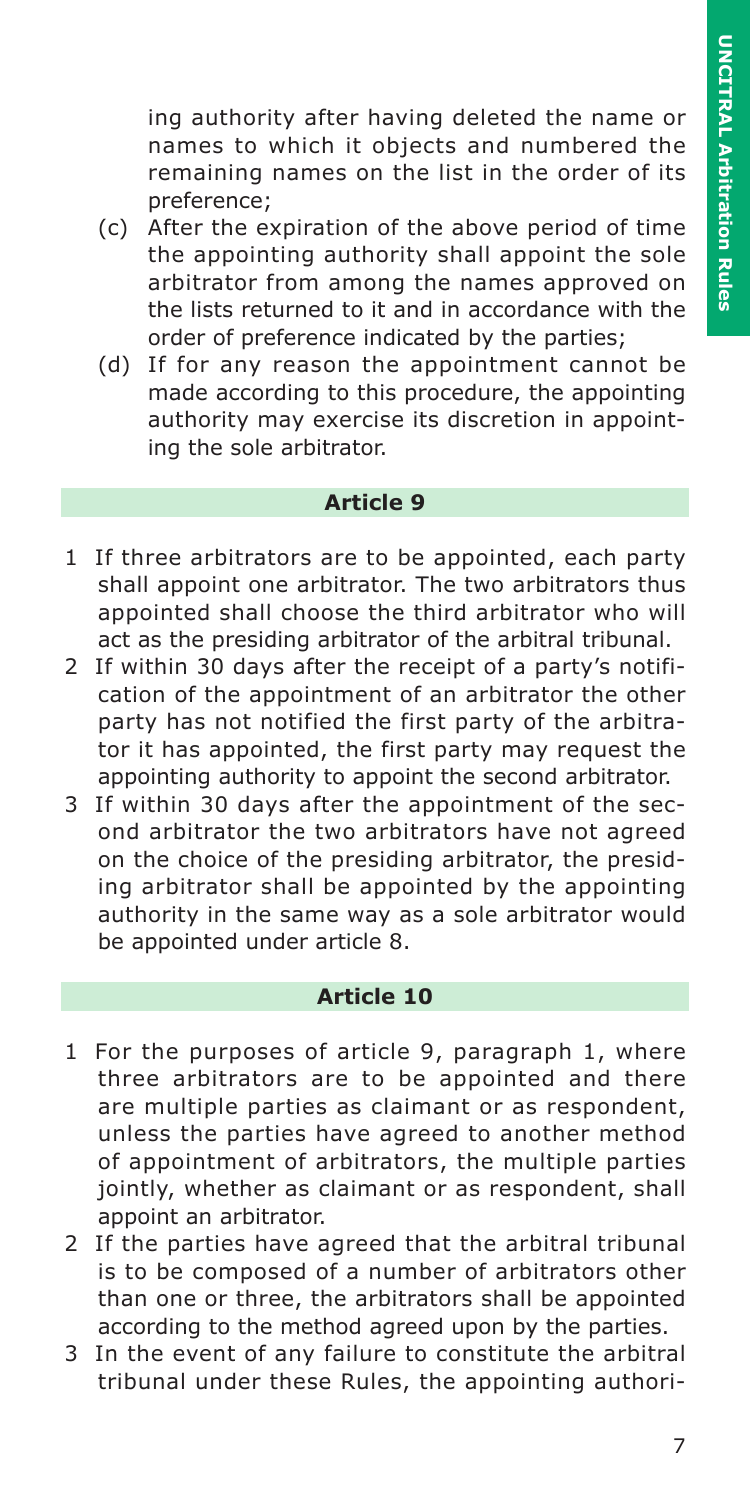<span id="page-13-0"></span>ty shall, at the request of any party, constitute the arbitral tribunal and, in doing so, may revoke any appointment already made and appoint or reappoint each of the arbitrators and designate one of them as the presiding arbitrator.

# **Disclosures by and challenge of arbitrators (Articles 11 to 13)**

#### **Article 11**

When a person is approached in connection with his or her possible appointment as an arbitrator, he or she shall disclose any circumstances likely to give rise to justifiable doubts as to his or her impartiality or independence. An arbitrator, from the time of his or her appointment and throughout the arbitral proceedings, shall without delay disclose any such circumstances to the parties and the other arbitrators unless they have already been informed by him or her of these circumstances.

# **Article 12**

- 1 Any arbitrator may be challenged if circumstances exist that give rise to justifiable doubts as to the arbitrator's impartiality or independence.
- 2 A party may challenge the arbitrator appointed by it only for reasons of which it becomes aware after the appointment has been made.
- 3 In the event that an arbitrator fails to act or in the event of the *de jure* or *de facto* impossibility of his or her performing his or her functions, the procedure in respect of the challenge of an arbitrator as provided in article 13 shall apply.

- 1 A party that intends to challenge an arbitrator shall send notice of its challenge within 15 days after it has been notified of the appointment of the challenged arbitrator, or within 15 days after the circumstances mentioned in articles 11 and 12 became known to that party.
- 2 The notice of challenge shall be communicated to all other parties, to the arbitrator who is challenged and to the other arbitrators. The notice of challenge shall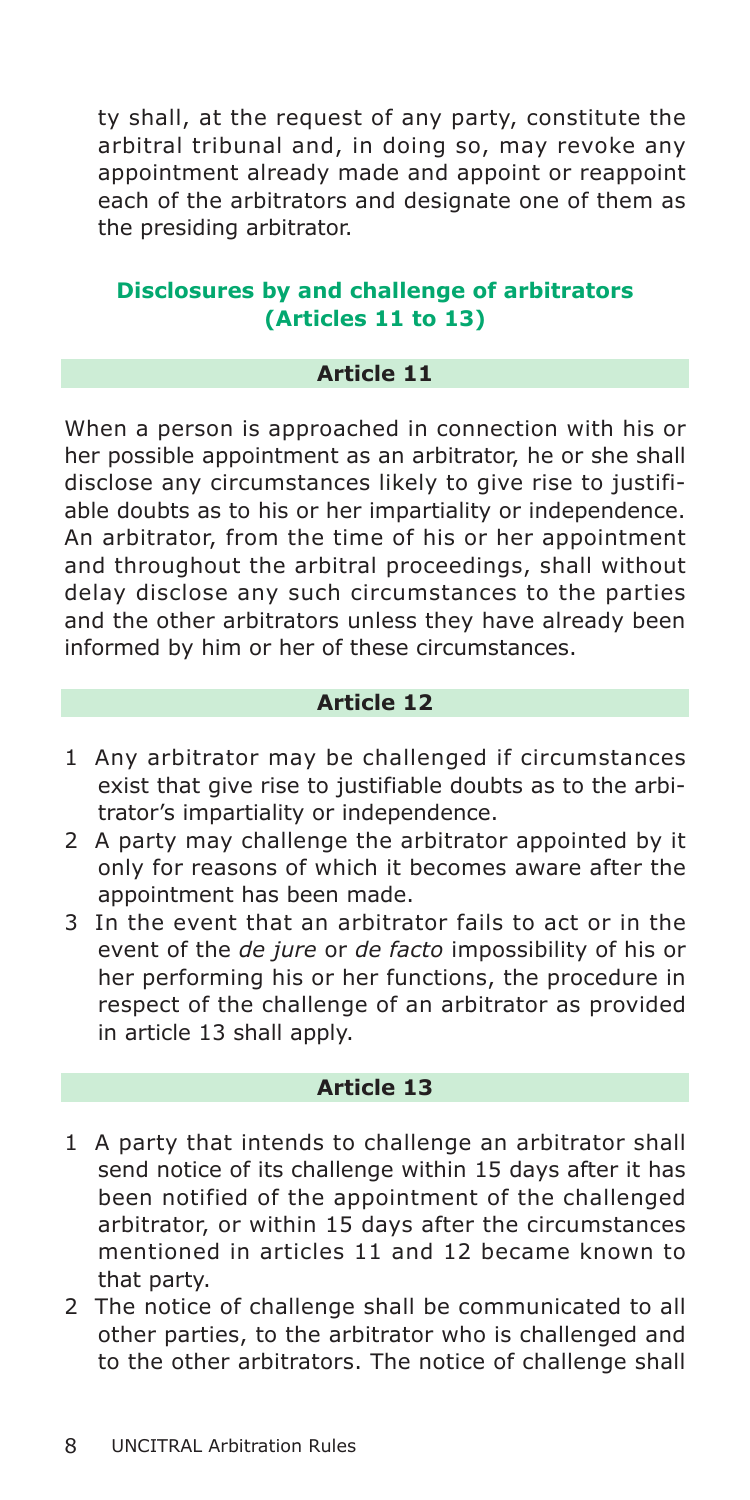<span id="page-14-0"></span>state the reasons for the challenge.

- 3 When an arbitrator has been challenged by a party, all parties may agree to the challenge. The arbitrator may also, after the challenge, withdraw from his or her office. In neither case does this imply acceptance of the validity of the grounds for the challenge.
- 4 If, within 15 days from the date of the notice of challenge, all parties do not agree to the challenge or the challenged arbitrator does not withdraw, the party making the challenge may elect to pursue it. In that case, within 30 days from the date of the notice of challenge, it shall seek a decision on the challenge by the appointing authority.

#### **Replacement of an arbitrator**

#### **Article 14**

- 1 Subject to paragraph 2, in any event where an arbitrator has to be replaced during the course of the arbitral proceedings, a substitute arbitrator shall be appointed or chosen pursuant to the procedure provided for in articles 8 to 11 that was applicable to the appointment or choice of the arbitrator being replaced. This procedure shall apply even if during the process of appointing the arbitrator to be replaced, a party had failed to exercise its right to appoint or to participate in the appointment.
- 2 If, at the request of a party, the appointing authority determines that, in view of the exceptional circumstances of the case, it would be justified for a party to be deprived of its right to appoint a substitute arbitrator, the appointing authority may, after giving an opportunity to the parties and the remaining arbitrators to express their views: (a) appoint the substitute arbitrator; or (b) after the closure of the hearings, authorize the other arbitrators to proceed with the arbitration and make any decision or award.

# **Repetition of hearings in the event of the replacement of an arbitrator**

#### **Article 15**

If an arbitrator is replaced, the proceedings shall resume at the stage where the arbitrator who was replaced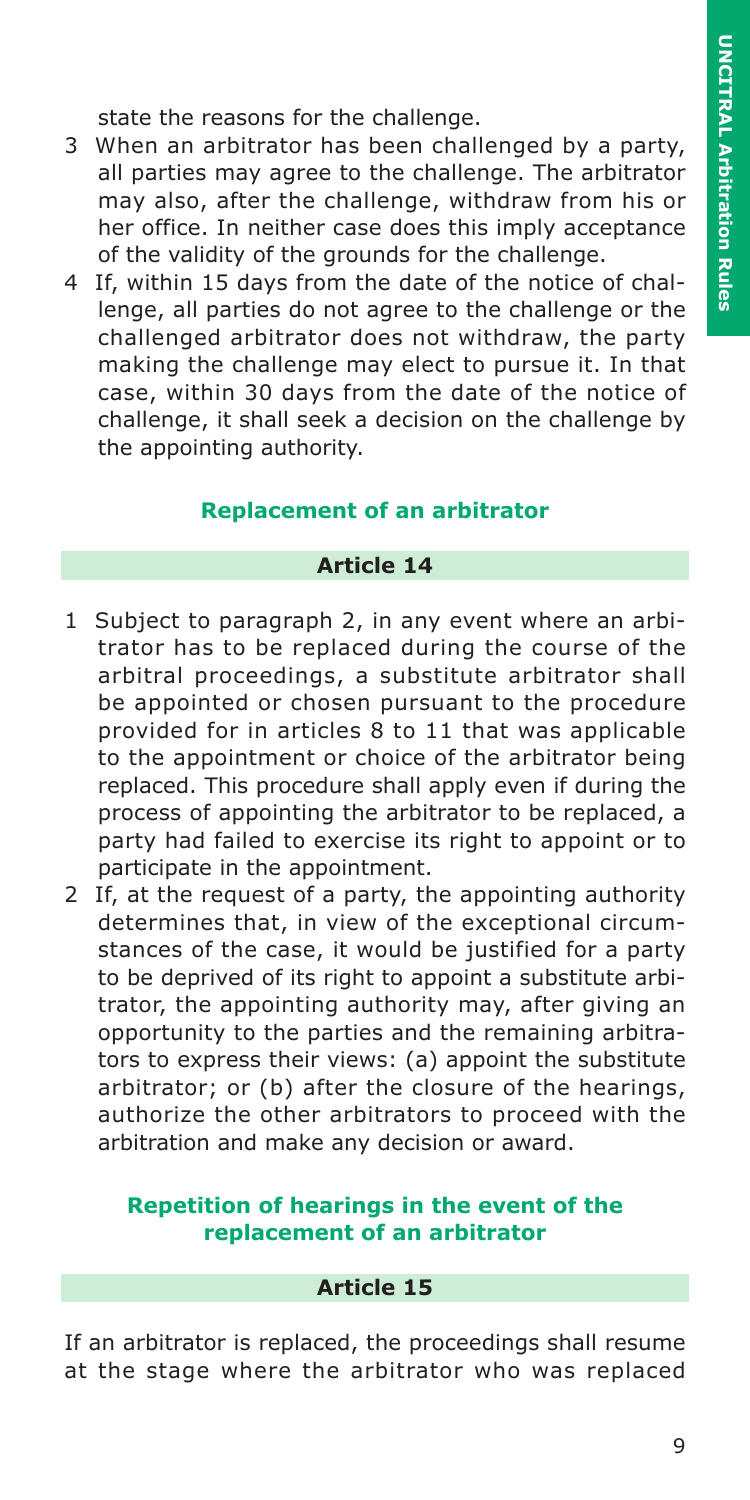<span id="page-15-0"></span>ceased to perform his or her functions, unless the arbitral tribunal decides otherwise.

# **Exclusion of liability**

# **Article 16**

Save for intentional wrongdoing, the parties waive, to the fullest extent permitted under the applicable law, any claim against the arbitrators, the appointing authority and any person appointed by the arbitral tribunal based on any act or omission in connection with the arbitration.

# **Section III. Arbitral proceedings**

# **General provisions**

- 1 Subject to these Rules, the arbitral tribunal may conduct the arbitration in such manner as it considers appropriate, provided that the parties are treated with equality and that at an appropriate stage of the proceedings each party is given a reasonable opportunity of presenting its case. The arbitral tribunal, in exercising its discretion, shall conduct the proceedings so as to avoid unnecessary delay and expense and to provide a fair and efficient process for resolving the parties' dispute.
- 2 As soon as practicable after its constitution and after inviting the parties to express their views, the arbitral tribunal shall establish the provisional timetable of the arbitration. The arbitral tribunal may, at any time, after inviting the parties to express their views, extend or abridge any period of time prescribed under these Rules or agreed by the parties.
- 3 If at an appropriate stage of the proceedings any party so requests, the arbitral tribunal shall hold hearings for the presentation of evidence by witnesses, including expert witnesses, or for oral argument. In the absence of such a request, the arbitral tribunal shall decide whether to hold such hearings or whether the proceedings shall be conducted on the basis of documents and other materials.
- 4 All communications to the arbitral tribunal by one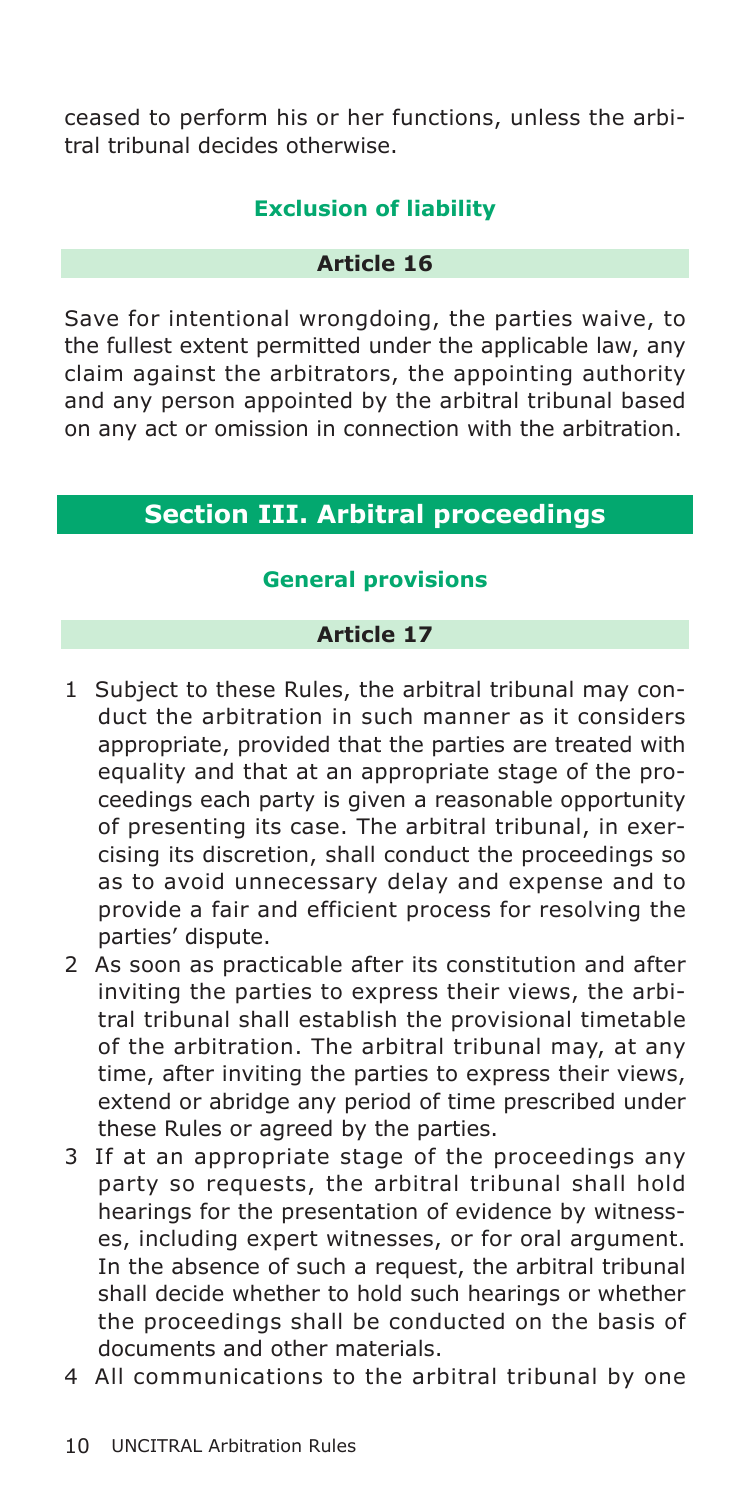<span id="page-16-0"></span>party shall be communicated by that party to all other parties. Such communications shall be made at the same time, except as otherwise permitted by the arbitral tribunal if it may do so under applicable law.

5 The arbitral tribunal may, at the request of any party, allow one or more third persons to be joined in the arbitration as a party provided such person is a party to the arbitration agreement, unless the arbitral tribunal finds, after giving all parties, including the person or persons to be joined, the opportunity to be heard, that joinder should not be permitted because of prejudice to any of those parties. The arbitral tribunal may make a single award or several awards in respect of all parties so involved in the arbitration.

# **Place of arbitration**

#### **Article 18**

- 1 If the parties have not previously agreed on the place of arbitration, the place of arbitration shall be determined by the arbitral tribunal having regard to the circumstances of the case. The award shall be deemed to have been made at the place of arbitration.
- 2 The arbitral tribunal may meet at any location it considers appropriate for deliberations. Unless otherwise agreed by the parties, the arbitral tribunal may also meet at any location it considers appropriate for any other purpose, including hearings.

#### **Language**

- 1 Subject to an agreement by the parties, the arbitral tribunal shall, promptly after its appointment, determine the language or languages to be used in the proceedings. This determination shall apply to the statement of claim, the statement of defence, and any further written statements and, if oral hearings take place, to the language or languages to be used in such hearings.
- 2 The arbitral tribunal may order that any documents annexed to the statement of claim or statement of defence, and any supplementary documents or exhib-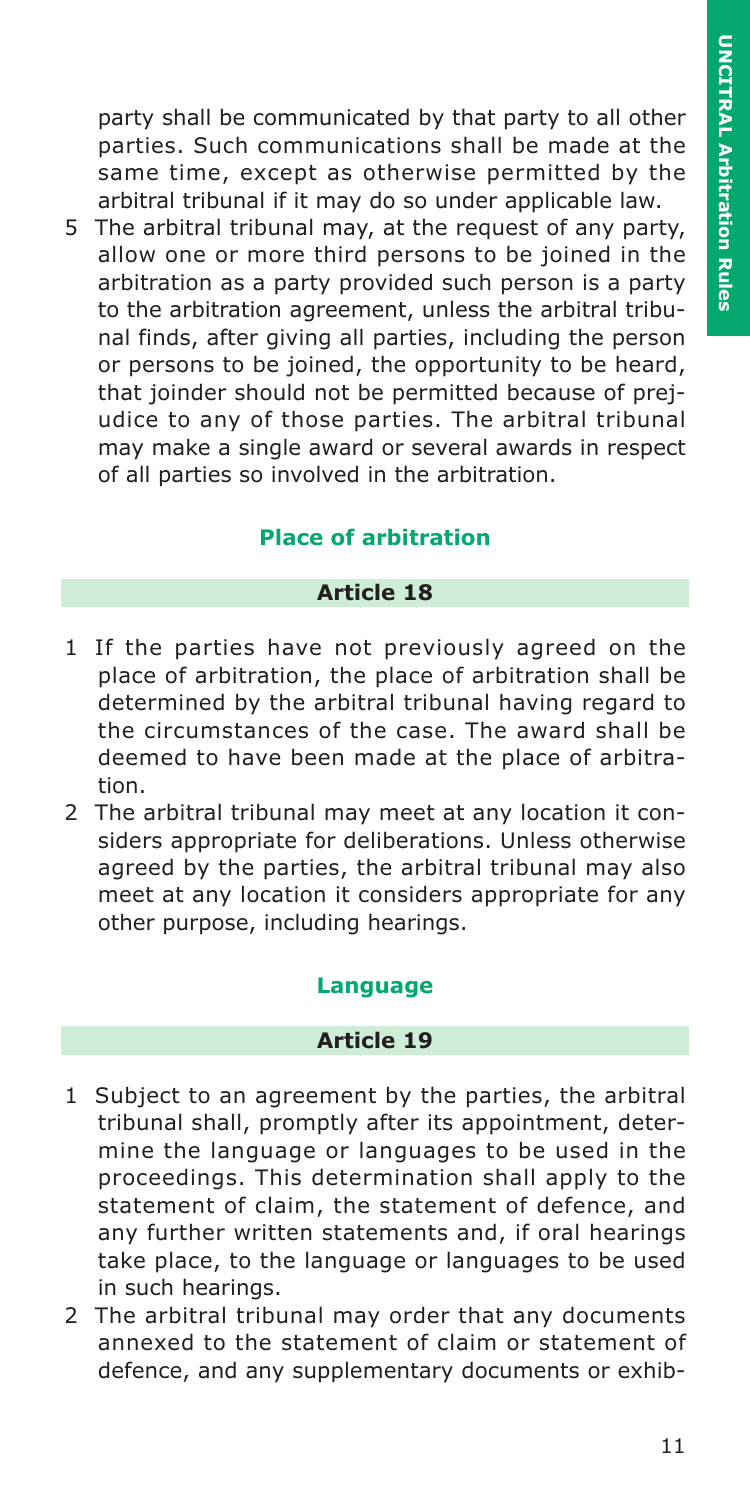<span id="page-17-0"></span>its submitted in the course of the proceedings, delivered in their original language, shall be accompanied by a translation into the language or languages agreed upon by the parties or determined by the arbitral tribunal.

#### **Statement of claim**

#### **Article 20**

- 1 The claimant shall communicate its statement of claim in writing to the respondent and to each of the arbitrators within a period of time to be determined by the arbitral tribunal. The claimant may elect to treat its notice of arbitration referred to in article 3 as a statement of claim, provided that the notice of arbitration also complies with the requirements of paragraphs 2 to 4 of this article.
- 2 The statement of claim shall include the following particulars:
	- (a) The names and contact details of the parties;
	- (b) A statement of the facts supporting the claim;
	- (c) The points at issue;
	- (d) The relief or remedy sought;
	- (e) The legal grounds or arguments supporting the claim.
- 3 A copy of any contract or other legal instrument out of or in relation to which the dispute arises and of the arbitration agreement shall be annexed to the statement of claim.
- 4 The statement of claim should, as far as possible, be accompanied by all documents and other evidence relied upon by the claimant, or contain references to them.

#### **Statement of defence**

#### **Article 21**

1 The respondent shall communicate its statement of defence in writing to the claimant and to each of the arbitrators within a period of time to be determined by the arbitral tribunal. The respondent may elect to treat its response to the notice of arbitration referred to in article 4 as a statement of defence, provided that the response to the notice of arbitration also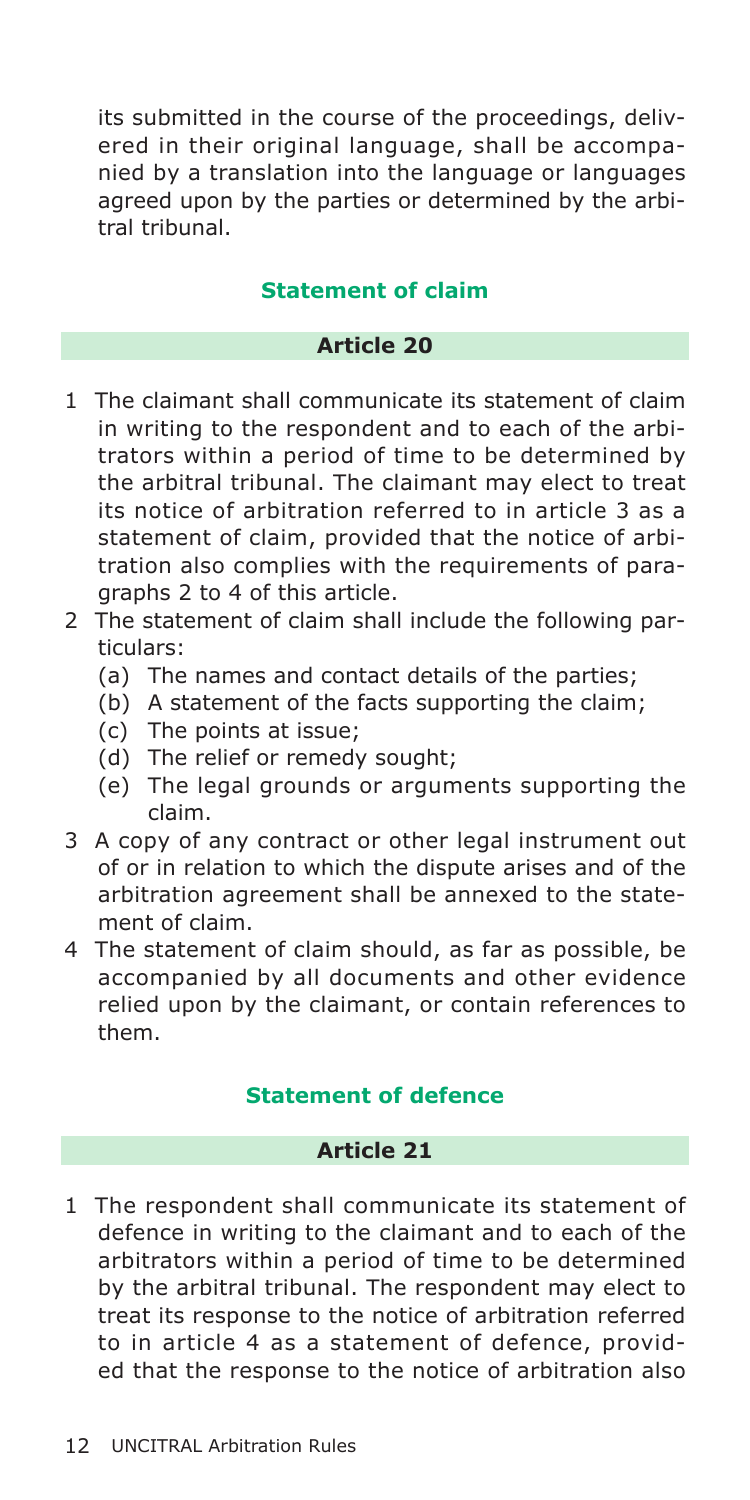<span id="page-18-0"></span>complies with the requirements of paragraph 2 of this article.

- 2 The statement of defence shall reply to the particulars (b) to (e) of the statement of claim (art. 20, para. 2). The statement of defence should, as far as possible, be accompanied by all documents and other evidence relied upon by the respondent, or contain references to them.
- 3 In its statement of defence, or at a later stage in the arbitral proceedings if the arbitral tribunal decides that the delay was justified under the circumstances, the respondent may make a counterclaim or rely on a claim for the purpose of a set-off provided that the arbitral tribunal has jurisdiction over it.
- 4 The provisions of article 20, paragraphs 2 to 4, shall apply to a counterclaim, a claim under article 4, paragraph 2 (f), and a claim relied on for the purpose of a set-off.

# **Amendments to the claim or defence**

# **Article 22**

During the course of the arbitral proceedings, a party may amend or supplement its claim or defence, including a counterclaim or a claim for the purpose of a set-off, unless the arbitral tribunal considers it inappropriate to allow such amendment or supplement having regard to the delay in making it or prejudice to other parties or any other circumstances. However, a claim or defence, including a counterclaim or a claim for the purpose of a set-off, may not be amended or supplemented in such a manner that the amended or supplemented claim or defence falls outside the jurisdiction of the arbitral tribunal.

#### **Pleas as to the jurisdiction of the arbitral tribunal**

#### **Article 23**

1 The arbitral tribunal shall have the power to rule on its own jurisdiction, including any objections with respect to the existence or validity of the arbitration agreement. For that purpose, an arbitration clause that forms part of a contract shall be treated as an agreement independent of the other terms of the con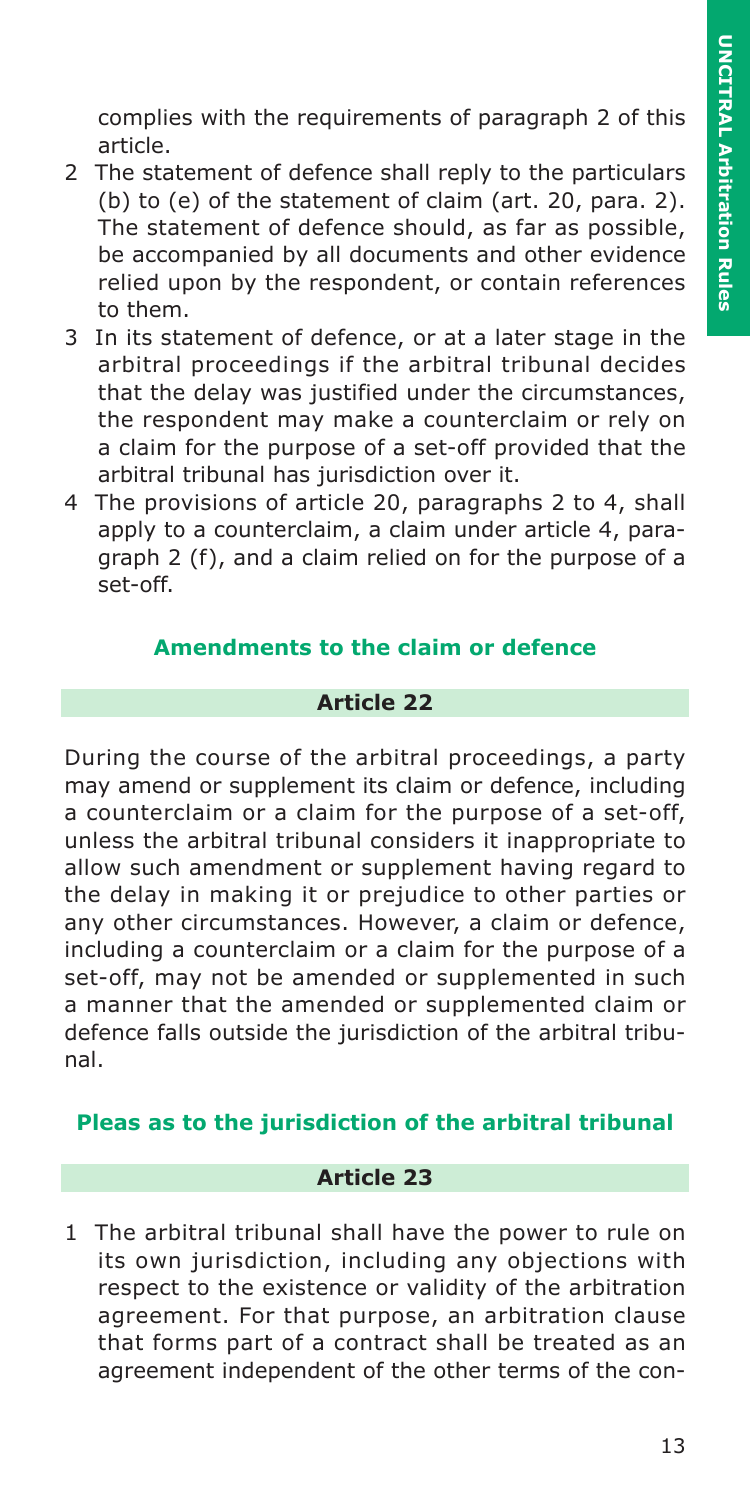<span id="page-19-0"></span>tract. A decision by the arbitral tribunal that the contract is null shall not entail automatically the invalidity of the arbitration clause.

- 2 A plea that the arbitral tribunal does not have jurisdiction shall be raised no later than in the statement of defence or, with respect to a counterclaim or a claim for the purpose of a set-off, in the reply to the counterclaim or to the claim for the purpose of a set-off. A party is not precluded from raising such a plea by the fact that it has appointed, or participated in the appointment of, an arbitrator. A plea that the arbitral tribunal is exceeding the scope of its authority shall be raised as soon as the matter alleged to be beyond the scope of its authority is raised during the arbitral proceedings. The arbitral tribunal may, in either case, admit a later plea if it considers the delay justified.
- 3 The arbitral tribunal may rule on a plea referred to in paragraph 2 either as a preliminary question or in an award on the merits. The arbitral tribunal may continue the arbitral proceedings and make an award, notwithstanding any pending challenge to its jurisdiction before a court.

#### **Further written statements**

#### **Article 24**

The arbitral tribunal shall decide which further written statements, in addition to the statement of claim and the statement of defence, shall be required from the parties or may be presented by them and shall fix the periods of time for communicating such statements.

# **Periods of time**

#### **Article 25**

The periods of time fixed by the arbitral tribunal for the communication of written statements (including the statement of claim and statement of defence) should not exceed 45 days. However, the arbitral tribunal may extend the time limits if it concludes that an extension is justified.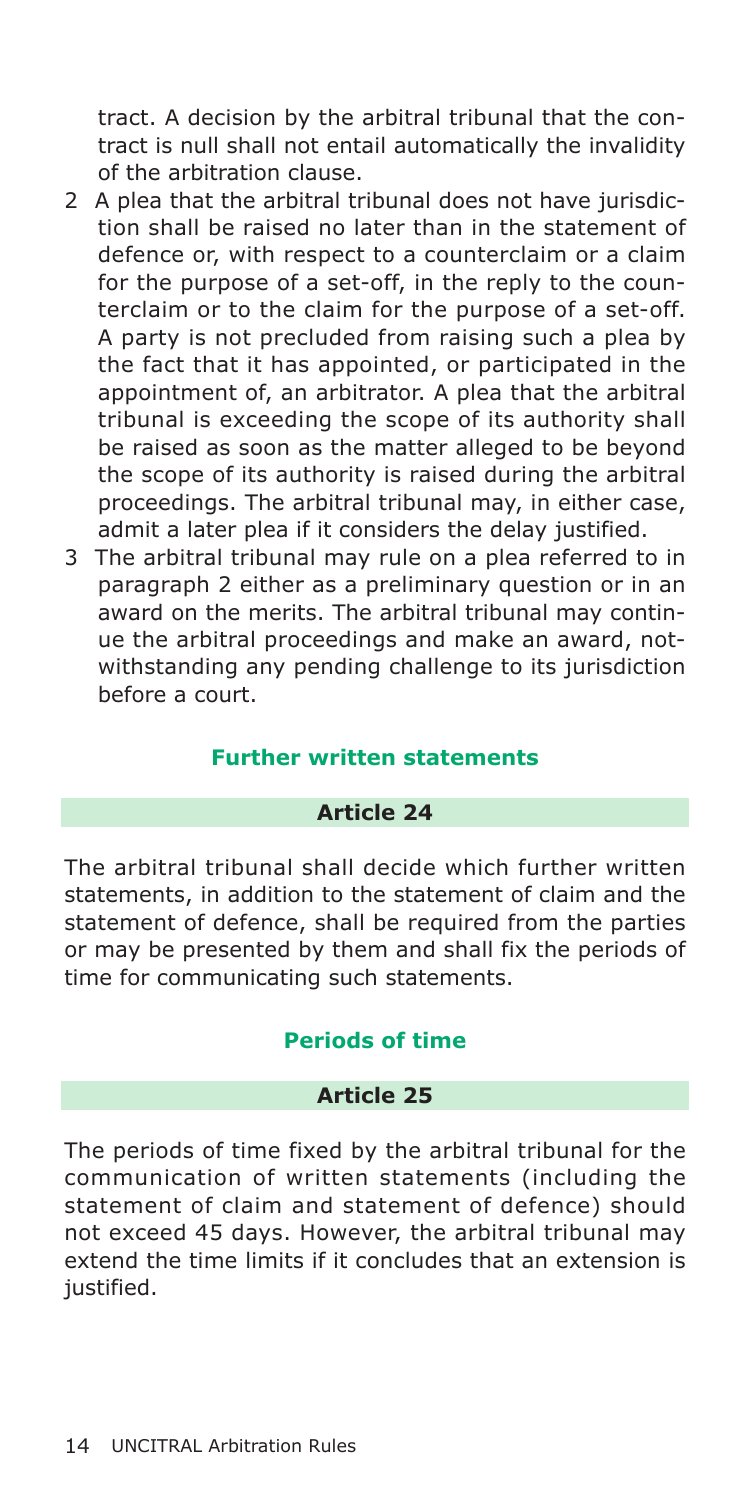# **Interim measures**

- <span id="page-20-0"></span>1 The arbitral tribunal may, at the request of a party, grant interim measures.
- 2 An interim measure is any temporary measure by which, at any time prior to the issuance of the award by which the dispute is finally decided, the arbitral tribunal orders a party, for example and without limitation, to:
	- (a) Maintain or restore the status quo pending determination of the dispute;
	- (b) Take action that would prevent, or refrain from taking action that is likely to cause, (i) current or imminent harm or (ii) prejudice to the arbitral process itself;
	- (c) Provide a means of preserving assets out of which a subsequent award may be satisfied; or
	- (d) Preserve evidence that may be relevant and material to the resolution of the dispute.
- 3 The party requesting an interim measure under paragraphs 2 (a) to (c) shall satisfy the arbitral tribunal that:
	- (a) Harm not adequately reparable by an award of damages is likely to result if the measure is not ordered, and such harm substantially outweighs the harm that is likely to result to the party against whom the measure is directed if the measure is granted; and
	- (b) There is a reasonable possibility that the requesting party will succeed on the merits of the claim. The determination on this possibility shall not affect the discretion of the arbitral tribunal in making any subsequent determination.
- 4 With regard to a request for an interim measure under paragraph 2 (d), the requirements in paragraphs 3 (a) and (b) shall apply only to the extent the arbitral tribunal considers appropriate.
- 5 The arbitral tribunal may modify, suspend or terminate an interim measure it has granted, upon application of any party or, in exceptional circumstances and upon prior notice to the parties, on the arbitral tribunal's own initiative.
- 6 The arbitral tribunal may require the party requesting an interim measure to provide appropriate security in connection with the measure.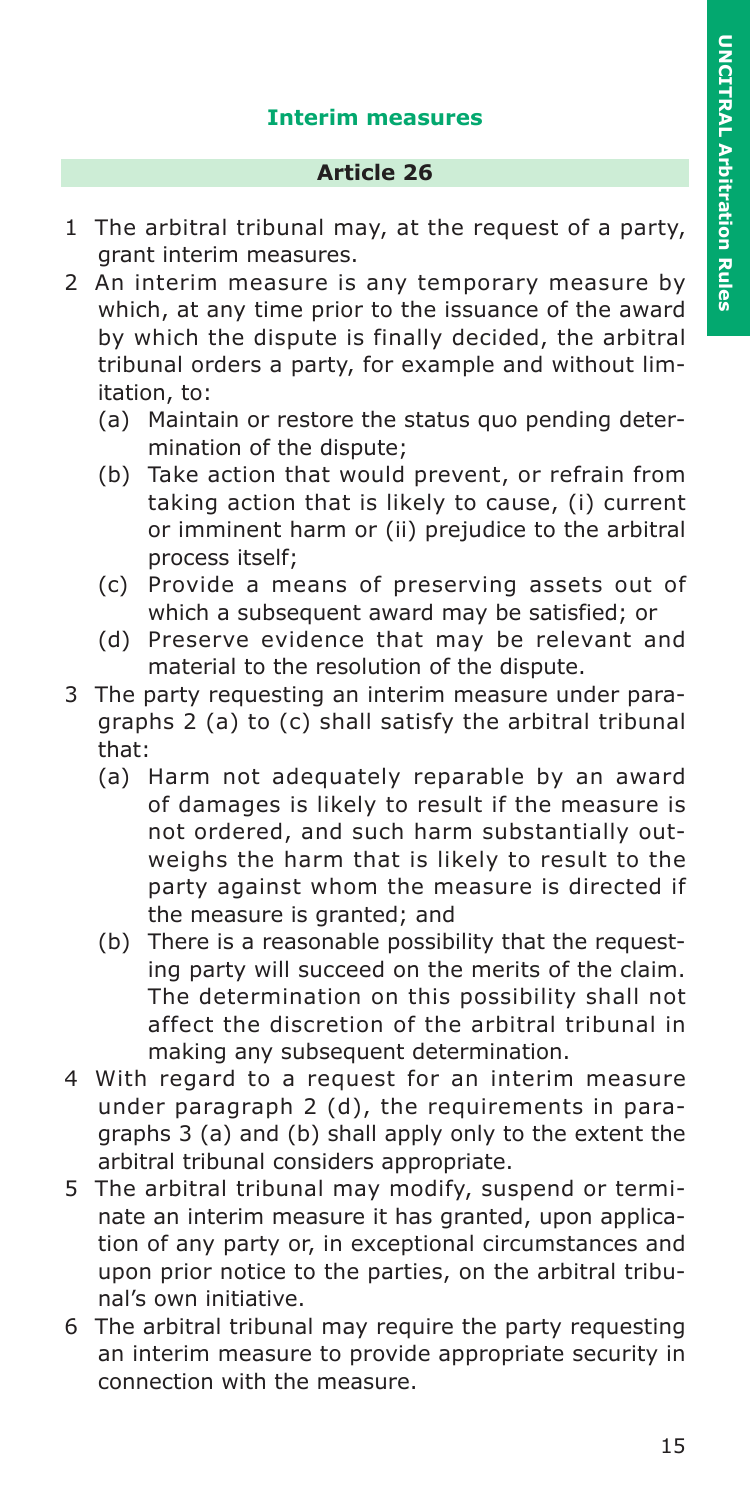- <span id="page-21-0"></span>7 The arbitral tribunal may require any party promptly to disclose any material change in the circumstances on the basis of which the interim measure was requested or granted.
- 8 The party requesting an interim measure may be liable for any costs and damages caused by the measure to any party if the arbitral tribunal later determines that, in the circumstances then prevailing, the measure should not have been granted. The arbitral tribunal may award such costs and damages at any point during the proceedings.
- 9 A request for interim measures addressed by any party to a judicial authority shall not be deemed incompatible with the agreement to arbitrate, or as a waiver of that agreement.

# **Evidence**

# **Article 27**

- 1 Each party shall have the burden of proving the facts relied on to support its claim or defence.
- 2 Witnesses, including expert witnesses, who are presented by the parties to testify to the arbitral tribunal on any issue of fact or expertise may be any individual, notwithstanding that the individual is a party to the arbitration or in any way related to a party. Unless otherwise directed by the arbitral tribunal, statements by witnesses, including expert witnesses, may be presented in writing and signed by them.
- 3 At any time during the arbitral proceedings the arbitral tribunal may require the parties to produce documents, exhibits or other evidence within such a period of time as the arbitral tribunal shall determine.
- 4 The arbitral tribunal shall determine the admissibility, relevance, materiality and weight of the evidence offered.

# **Hearings**

- 1 In the event of an oral hearing, the arbitral tribunal shall give the parties adequate advance notice of the date, time and place thereof.
- 2 Witnesses, including expert witnesses, may be heard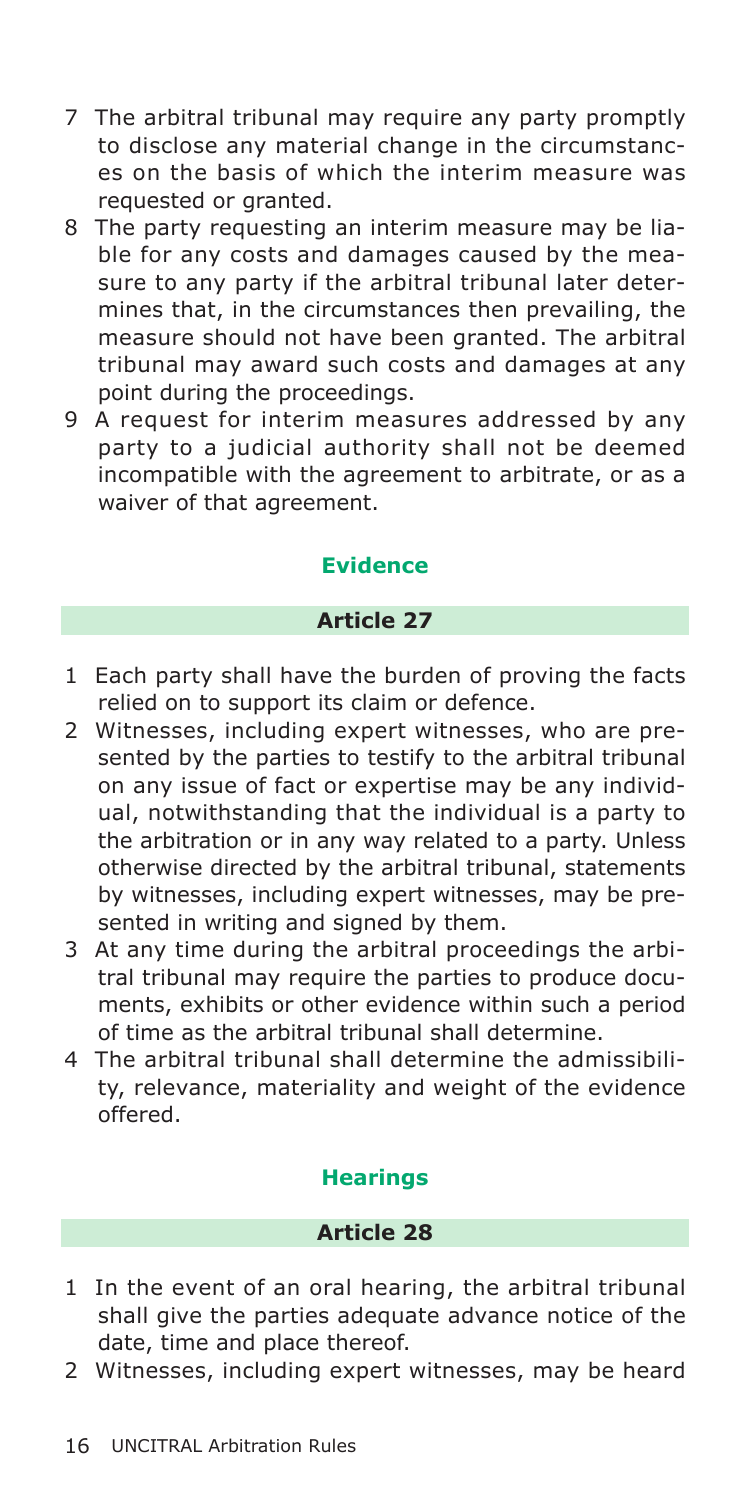<span id="page-22-0"></span>under the conditions and examined in the manner set by the arbitral tribunal.

- 3 Hearings shall be held in camera unless the parties agree otherwise. The arbitral tribunal may require the retirement of any witness or witnesses, including expert witnesses, during the testimony of such other witnesses, except that a witness, including an expert witness, who is a party to the arbitration shall not, in principle, be asked to retire.
- 4 The arbitral tribunal may direct that witnesses, including expert witnesses, be examined through means of telecommunication that do not require their physical presence at the hearing (such as videoconference).

# **Experts appointed by the arbitral tribunal**

- 1 After consultation with the parties, the arbitral tribunal may appoint one or more independent experts to report to it, in writing, on specific issues to be determined by the arbitral tribunal. A copy of the expert's terms of reference, established by the arbitral tribunal, shall be communicated to the parties.
- 2 The expert shall, in principle before accepting appointment, submit to the arbitral tribunal and to the parties a description of his or her qualifications and a statement of his or her impartiality and independence. Within the time ordered by the arbitral tribunal, the parties shall inform the arbitral tribunal whether they have any objections as to the expert's qualifications, impartiality or independence. The arbitral tribunal shall decide promptly whether to accept any such objections. After an expert's appointment, a party may object to the expert's qualifications, impartiality or independence only if the objection is for reasons of which the party becomes aware after the appointment has been made. The arbitral tribunal shall decide promptly what, if any, action to take.
- 3 The parties shall give the expert any relevant information or produce for his or her inspection any relevant documents or goods that he or she may require of them. Any dispute between a party and such expert as to the relevance of the required information or production shall be referred to the arbitral tribunal for decision.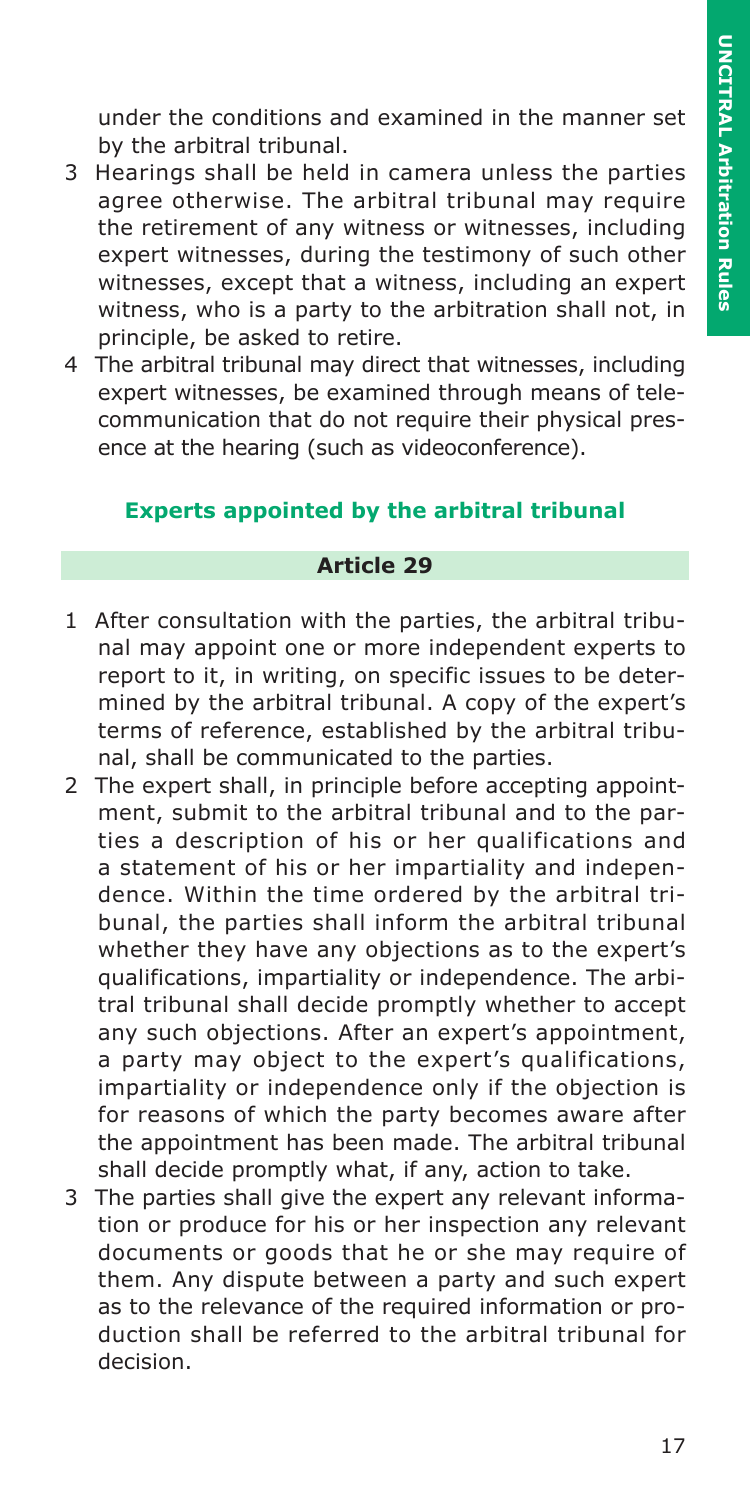- <span id="page-23-0"></span>4 Upon receipt of the expert's report, the arbitral tribunal shall communicate a copy of the report to the parties, which shall be given the opportunity to express, in writing, their opinion on the report. A party shall be entitled to examine any document on which the expert has relied in his or her report.
- 5 At the request of any party, the expert, after delivery of the report, may be heard at a hearing where the parties shall have the opportunity to be present and to interrogate the expert. At this hearing, any party may present expert witnesses in order to testify on the points at issue. The provisions of article 28 shall be applicable to such proceedings.

# **Default**

- 1 If, within the period of time fixed by these Rules or the arbitral tribunal, without showing sufficient cause:
	- (a) The claimant has failed to communicate its statement of claim, the arbitral tribunal shall issue an order for the termination of the arbitral proceedings, unless there are remaining matters that may need to be decided and the arbitral tribunal considers it appropriate to do so;
	- (b) The respondent has failed to communicate its response to the notice of arbitration or its statement of defence, the arbitral tribunal shall order that the proceedings continue, without treating such failure in itself as an admission of the claimant's allegations; the provisions of this subparagraph also apply to a claimant's failure to submit a defence to a counterclaim or to a claim for the purpose of a set-off.
- 2 If a party, duly notified under these Rules, fails to appear at a hearing, without showing sufficient cause for such failure, the arbitral tribunal may proceed with the arbitration.
- 3 If a party, duly invited by the arbitral tribunal to produce documents, exhibits or other evidence, fails to do so within the established period of time, without showing sufficient cause for such failure, the arbitral tribunal may make the award on the evidence before it.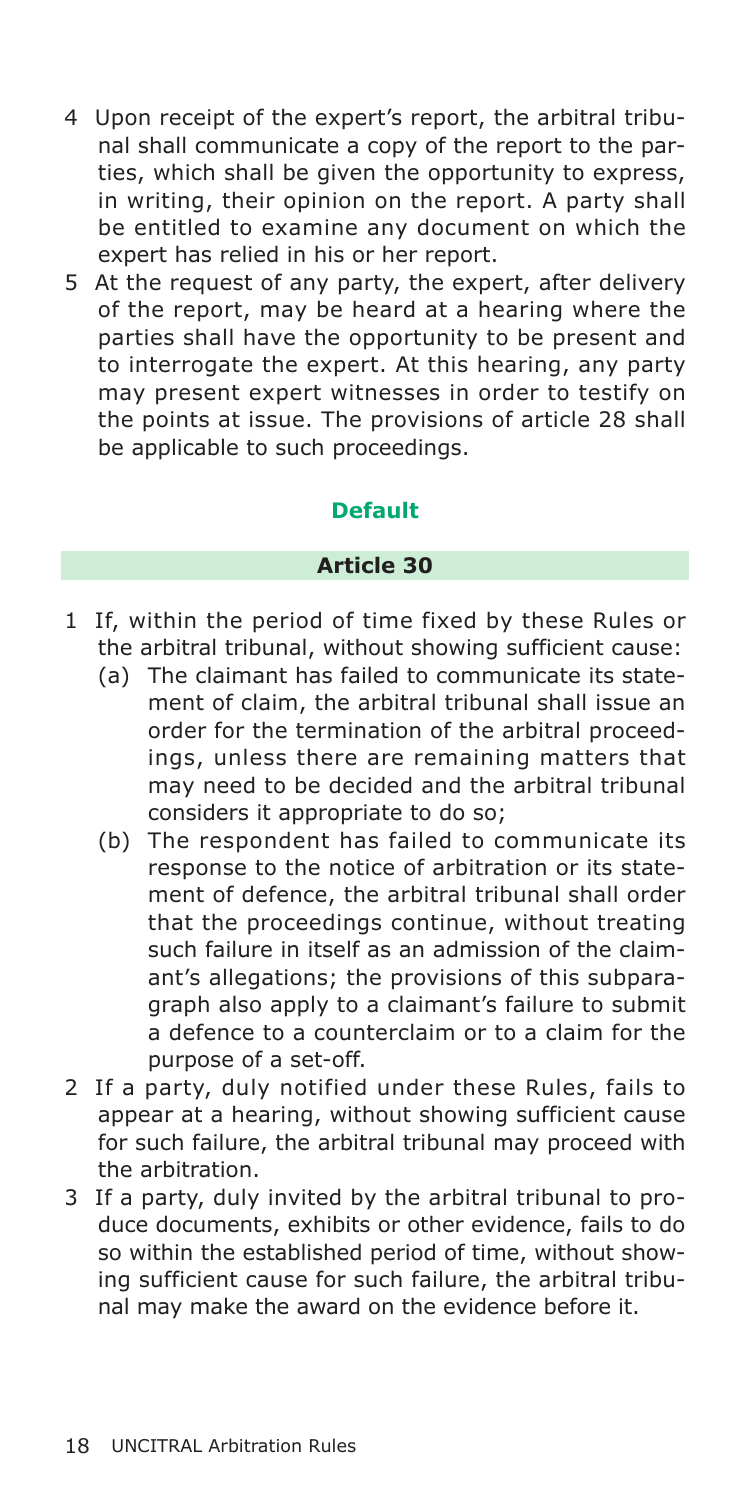# **Closure of hearings**

# **Article 31**

- <span id="page-24-0"></span>1 The arbitral tribunal may inquire of the parties if they have any further proof to offer or witnesses to be heard or submissions to make and, if there are none, it may declare the hearings closed.
- 2 The arbitral tribunal may, if it considers it necessary owing to exceptional circumstances, decide, on its own initiative or upon application of a party, to reopen the hearings at any time before the award is made.

# **Waiver of right to object**

#### **Article 32**

A failure by any party to object promptly to any non-compliance with these Rules or with any requirement of the arbitration agreement shall be deemed to be a waiver of the right of such party to make such an objection, unless such party can show that, under the circumstances, its failure to object was justified.

# **Section IV. The award**

# **Decisions**

# **Article 33**

- 1 When there is more than one arbitrator, any award or other decision of the arbitral tribunal shall be made by a majority of the arbitrators.
- 2 In the case of questions of procedure, when there is no majority or when the arbitral tribunal so authorizes, the presiding arbitrator may decide alone, subject to revision, if any, by the arbitral tribunal.

# **Form and effect of the award**

- 1 The arbitral tribunal may make separate awards on different issues at different times.
- 2 All awards shall be made in writing and shall be final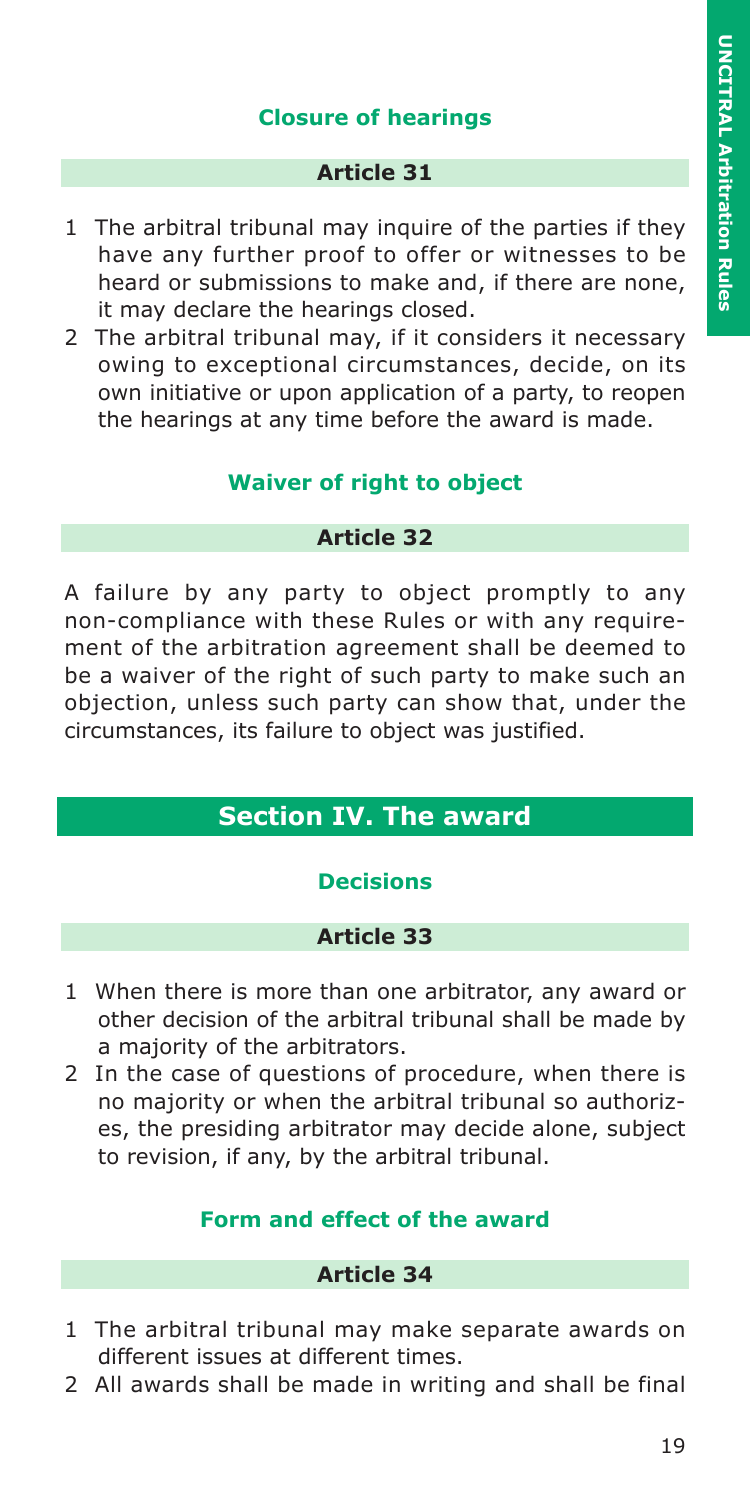<span id="page-25-0"></span>and binding on the parties. The parties shall carry out all awards without delay.

- 3 The arbitral tribunal shall state the reasons upon which the award is based, unless the parties have agreed that no reasons are to be given.
- 4 An award shall be signed by the arbitrators and it shall contain the date on which the award was made and indicate the place of arbitration. Where there is more than one arbitrator and any of them fails to sign, the award shall state the reason for the absence of the signature.
- 5 An award may be made public with the consent of all parties or where and to the extent disclosure is required of a party by legal duty, to protect or pursue a legal right or in relation to legal proceedings before a court or other competent authority.
- 6 Copies of the award signed by the arbitrators shall be communicated to the parties by the arbitral tribunal.

# **Applicable law, amiable compositeur**

# **Article 35**

- 1 The arbitral tribunal shall apply the rules of law designated by the parties as applicable to the substance of the dispute. Failing such designation by the parties, the arbitral tribunal shall apply the law which it determines to be appropriate.
- 2 The arbitral tribunal shall decide as *amiable compositeur* or *ex aequo et bono* only if the parties have expressly authorized the arbitral tribunal to do so.
- 3 In all cases, the arbitral tribunal shall decide in accordance with the terms of the contract, if any, and shall take into account any usage of trade applicable to the transaction.

# **Settlement or other grounds for termination**

#### **Article 36**

1 If, before the award is made, the parties agree on a settlement of the dispute, the arbitral tribunal shall either issue an order for the termination of the arbitral proceedings or, if requested by the parties and accepted by the arbitral tribunal, record the settlement in the form of an arbitral award on agreed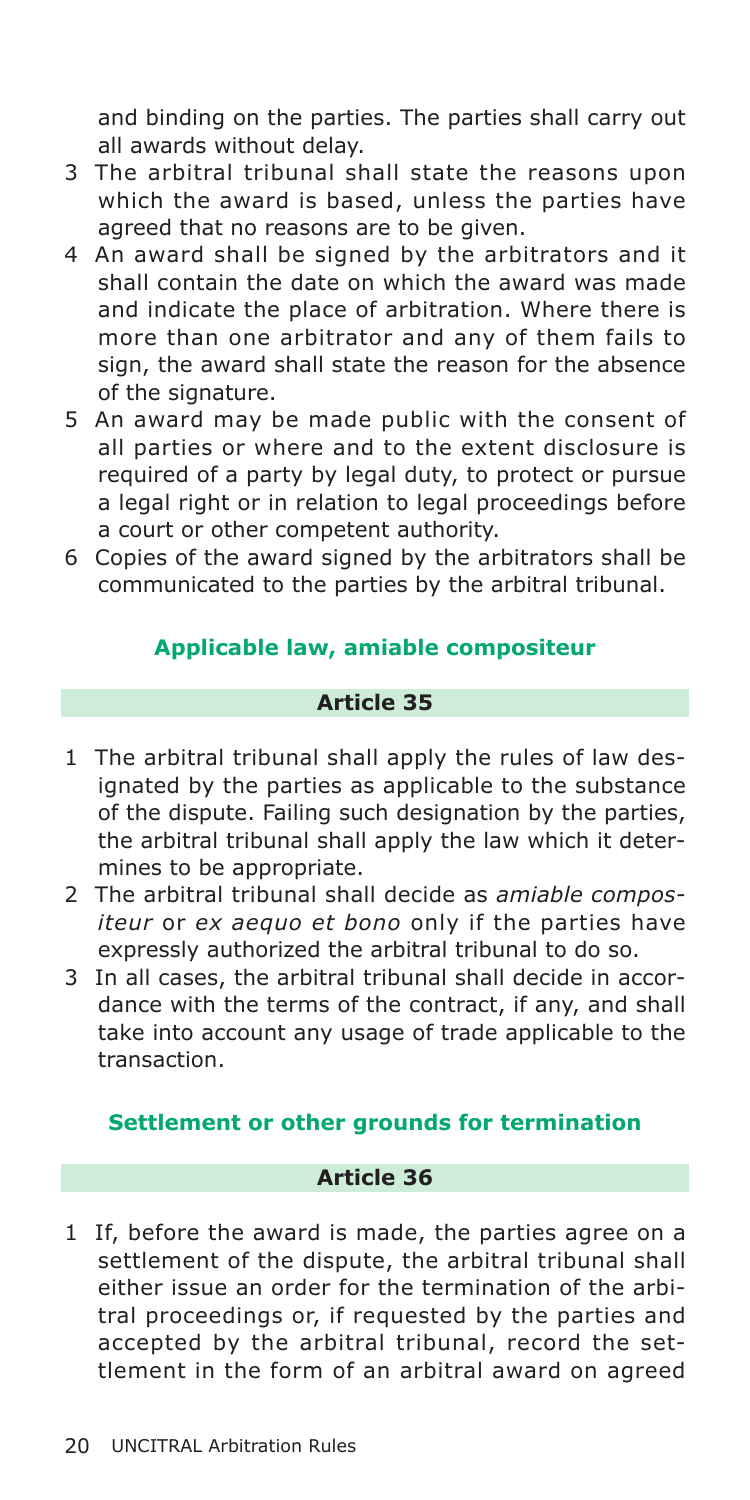<span id="page-26-0"></span>terms. The arbitral tribunal is not obliged to give reasons for such an award.

- 2 If, before the award is made, the continuation of the arbitral proceedings becomes unnecessary or impossible for any reason not mentioned in paragraph 1, the arbitral tribunal shall inform the parties of its intention to issue an order for the termination of the proceedings. The arbitral tribunal shall have the power to issue such an order unless there are remaining matters that may need to be decided and the arbitral tribunal considers it appropriate to do so.
- 3 Copies of the order for termination of the arbitral proceedings or of the arbitral award on agreed terms, signed by the arbitrators, shall be communicated by the arbitral tribunal to the parties. Where an arbitral award on agreed terms is made, the provisions of article 34, paragraphs 2, 4 and 5, shall apply.

# **Interpretation of the award**

#### **Article 37**

- 1 Within 30 days after the receipt of the award, a party, with notice to the other parties, may request that the arbitral tribunal give an interpretation of the award.
- 2 The interpretation shall be given in writing within 45 days after the receipt of the request. The interpretation shall form part of the award and the provisions of article 34, paragraphs 2 to 6, shall apply.

#### **Correction of the award**

- 1 Within 30 days after the receipt of the award, a party, with notice to the other parties, may request the arbitral tribunal to correct in the award any error in computation, any clerical or typographical error, or any error or omission of a similar nature. If the arbitral tribunal considers that the request is justified, it shall make the correction within 45 days of receipt of the request.
- 2 The arbitral tribunal may within 30 days after the communication of the award make such corrections on its own initiative.
- 3 Such corrections shall be in writing and shall form part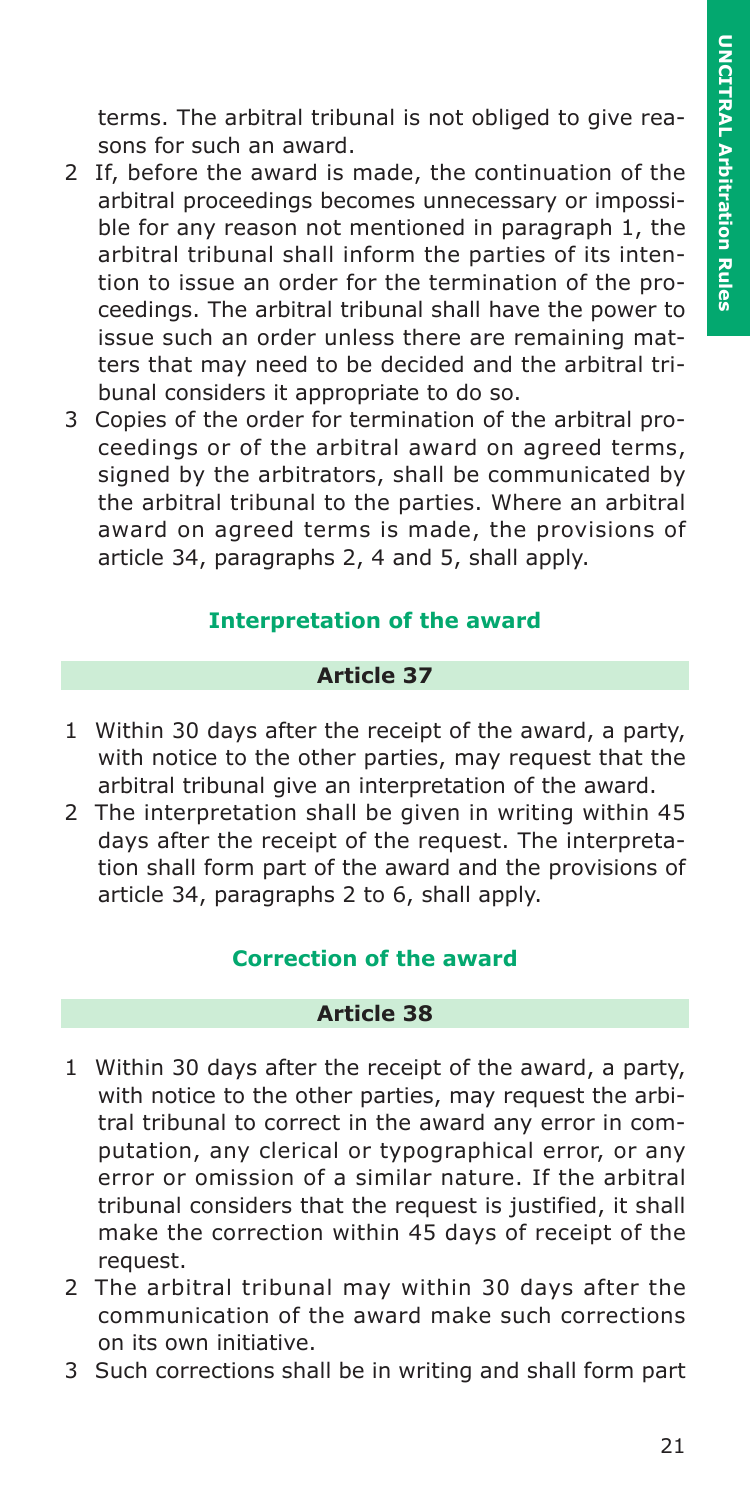<span id="page-27-0"></span>of the award. The provisions of article 34, paragraphs 2 to 6, shall apply.

# **Additional award**

#### **Article 39**

- 1 Within 30 days after the receipt of the termination order or the award, a party, with notice to the other parties, may request the arbitral tribunal to make an award or an additional award as to claims presented in the arbitral proceedings but not decided by the arbitral tribunal.
- 2 If the arbitral tribunal considers the request for an award or additional award to be justified, it shall render or complete its award within 60 days after the receipt of the request. The arbitral tribunal may extend, if necessary, the period of time within which it shall make the award.
- 3 When such an award or additional award is made, the provisions of article 34, paragraphs 2 to 6, shall apply.

# **Definition of costs**

- 1 The arbitral tribunal shall fix the costs of arbitration in the final award and, if it deems appropriate, in another decision.
- 2 The term "costs" includes only:
	- (a) The fees of the arbitral tribunal to be stated separately as to each arbitrator and to be fixed by the tribunal itself in accordance with article 41;
	- (b) The reasonable travel and other expenses incurred by the arbitrators;
	- (c) The reasonable costs of expert advice and of other assistance required by the arbitral tribunal;
	- (d) The reasonable travel and other expenses of witnesses to the extent such expenses are approved by the arbitral tribunal;
	- (e) The legal and other costs incurred by the parties in relation to the arbitration to the extent that the arbitral tribunal determines that the amount of such costs is reasonable;
	- (f) Any fees and expenses of the appointing authority as well as the fees and expenses of the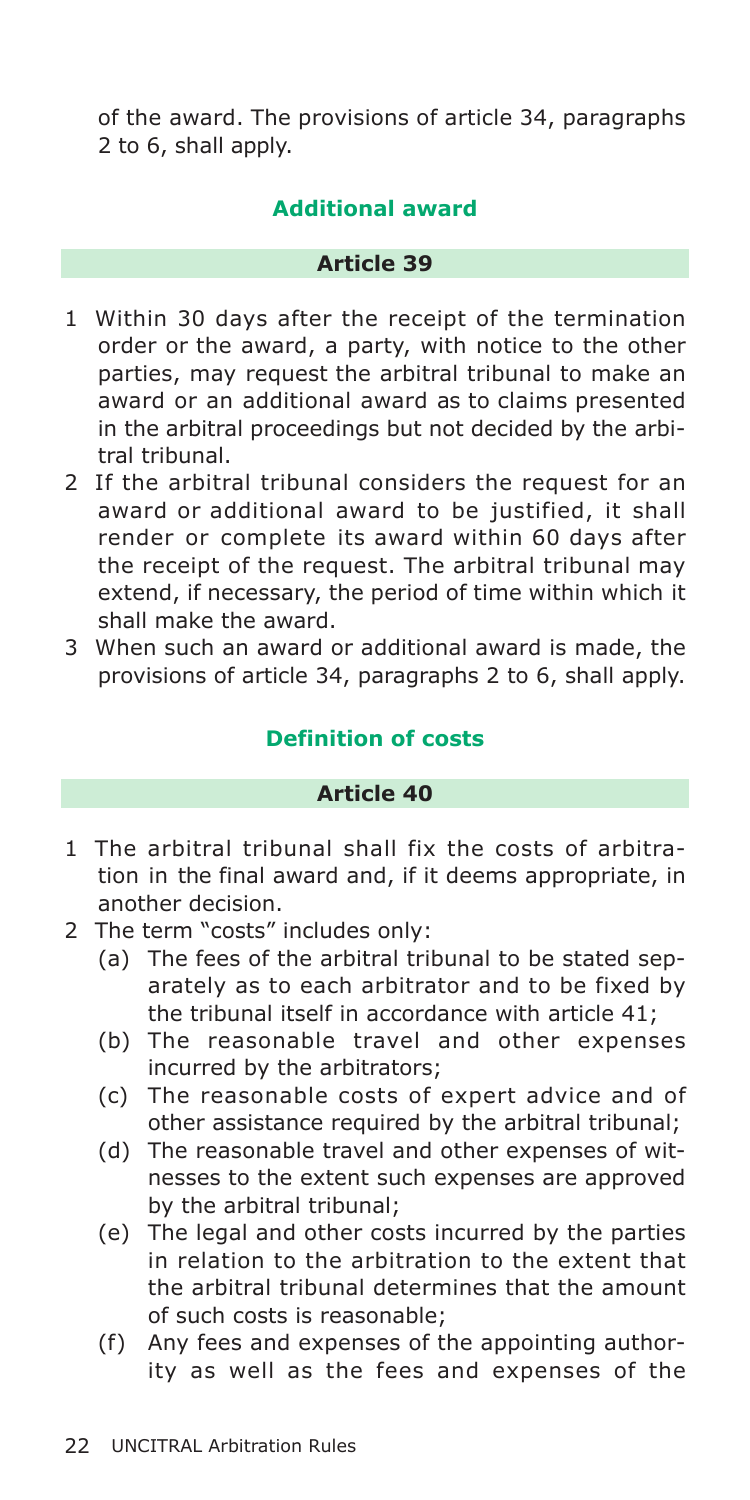Secretary-General of the PCA.

<span id="page-28-0"></span>3 In relation to interpretation, correction or completion of any award under articles 37 to 39, the arbitral tribunal may charge the costs referred to in paragraphs 2 (b) to (f), but no additional fees.

#### **Fees and expenses of arbitrators**

- 1 The fees and expenses of the arbitrators shall be reasonable in amount, taking into account the amount in dispute, the complexity of the subject matter, the time spent by the arbitrators and any other relevant circumstances of the case.
- 2 If there is an appointing authority and it applies or has stated that it will apply a schedule or particular method for determining the fees for arbitrators in international cases, the arbitral tribunal in fixing its fees shall take that schedule or method into account to the extent that it considers appropriate in the circumstances of the case.
- 3 Promptly after its constitution, the arbitral tribunal shall inform the parties as to how it proposes to determine its fees and expenses, including any rates it intends to apply. Within 15 days of receiving that proposal, any party may refer the proposal to the appointing authority for review. If, within 45 days of receipt of such a referral, the appointing authority finds that the proposal of the arbitral tribunal is inconsistent with paragraph 1, it shall make any necessary adjustments thereto, which shall be binding upon the arbitral tribunal.
- 4 (a) When informing the parties of the arbitrators' fees and expenses that have been fixed pursuant to article 40, paragraphs 2 (a) and (b), the arbitral tribunal shall also explain the manner in which the corresponding amounts have been calculated;
	- (b) Within 15 days of receiving the arbitral tribunal's determination of fees and expenses, any party may refer for review such determination to the appointing authority. If no appointing authority has been agreed upon or designated, or if the appointing authority fails to act within the time specified in these Rules, then the review shall be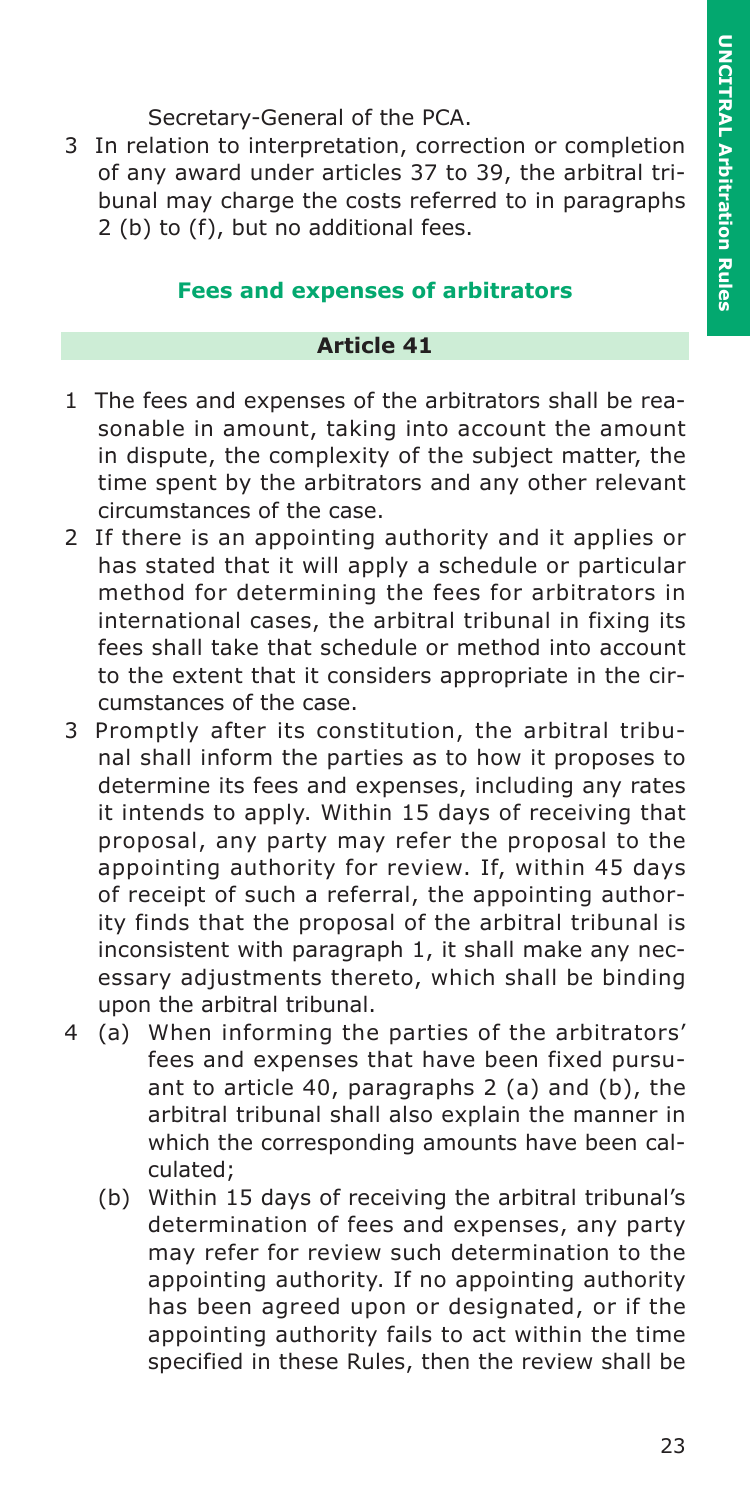made by the Secretary-General of the PCA;

- <span id="page-29-0"></span>(c) If the appointing authority or the Secretary-General of the PCA finds that the arbitral tribunal's determination is inconsistent with the arbitral tribunal's proposal (and any adjustment thereto) under paragraph 3 or is otherwise manifestly excessive, it shall, within 45 days of receiving such a referral, make any adjustments to the arbitral tribunal's determination that are necessary to satisfy the criteria in paragraph 1. Any such adjustments shall be binding upon the arbitral tribunal;
- (d) Any such adjustments shall either be included by the arbitral tribunal in its award or, if the award has already been issued, be implemented in a correction to the award, to which the procedure of article 38, paragraph 3, shall apply.
- 5 Throughout the procedure under paragraphs 3 and 4, the arbitral tribunal shall proceed with the arbitration, in accordance with article 17, paragraph 1.
- 6 A referral under paragraph 4 shall not affect any determination in the award other than the arbitral tribunal's fees and expenses; nor shall it delay the recognition and enforcement of all parts of the award other than those relating to the determination of the arbitral tribunal's fees and expenses.

# **Allocation of costs**

- 1 The costs of the arbitration shall in principle be borne by the unsuccessful party or parties. However, the arbitral tribunal may apportion each of such costs between the parties if it determines that apportionment is reasonable, taking into account the circumstances of the case.
- 2 The arbitral tribunal shall in the final award or, if it deems appropriate, in any other award, determine any amount that a party may have to pay to another party as a result of the decision on allocation of costs.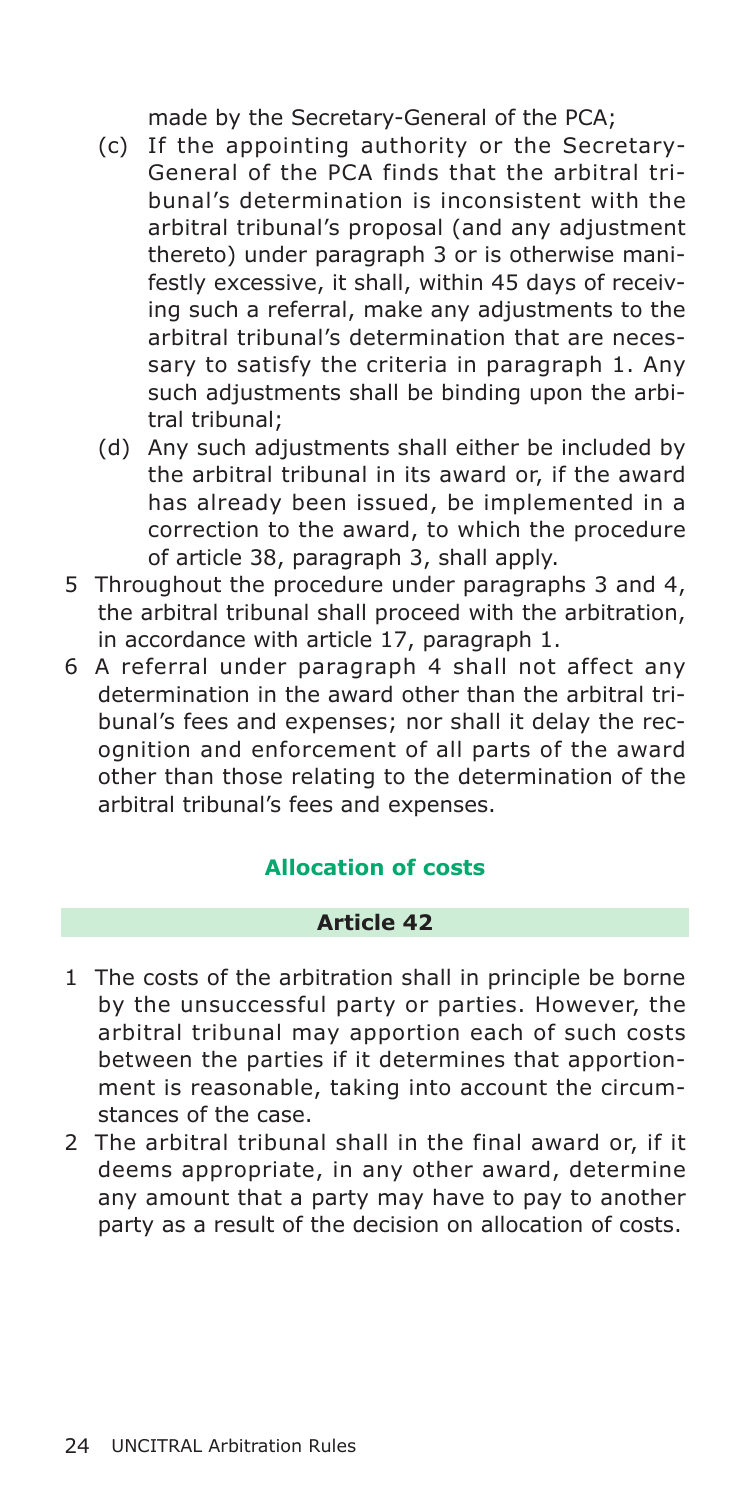# **Deposit of costs**

- <span id="page-30-0"></span>1 The arbitral tribunal, on its establishment, may request the parties to deposit an equal amount as an advance for the costs referred to in article 40, paragraphs  $2$  (a) to  $(c)$ .
- 2 During the course of the arbitral proceedings the arbitral tribunal may request supplementary deposits from the parties.
- 3 If an appointing authority has been agreed upon or designated, and when a party so requests and the appointing authority consents to perform the function, the arbitral tribunal shall fix the amounts of any deposits or supplementary deposits only after consultation with the appointing authority, which may make any comments to the arbitral tribunal that it deems appropriate concerning the amount of such deposits and supplementary deposits.
- 4 If the required deposits are not paid in full within 30 days after the receipt of the request, the arbitral tribunal shall so inform the parties in order that one or more of them may make the required payment. If such payment is not made, the arbitral tribunal may order the suspension or termination of the arbitral proceedings.
- 5 After a termination order or final award has been made, the arbitral tribunal shall render an accounting to the parties of the deposits received and return any unexpended balance to the parties.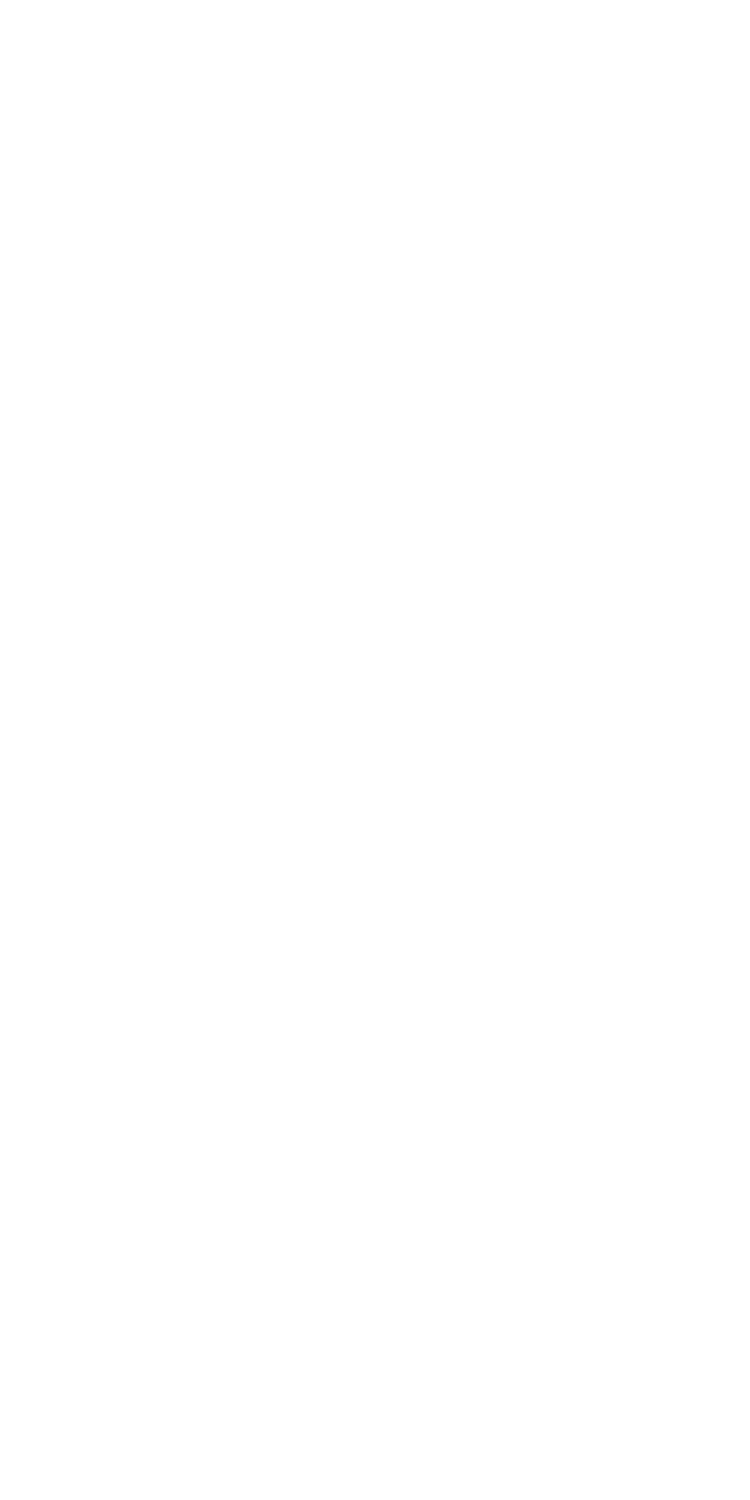# **Administrative Rules for UNCITRAL Arbitration As Amended and Effective on**

**July 1, 2021**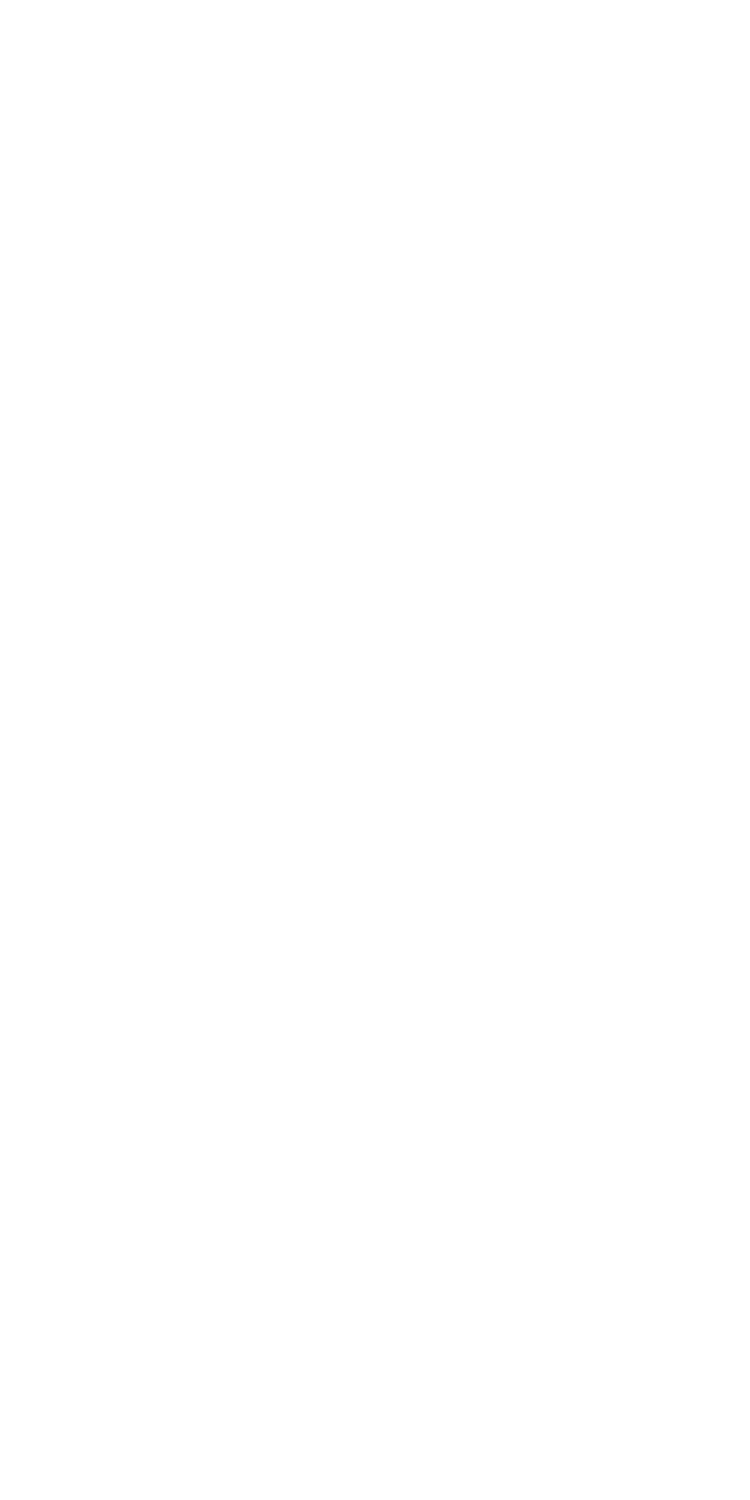# **CONTENTS**

|         | <b>PART 1 Administrative Rules for UNCITRAL Arbitration31</b> |
|---------|---------------------------------------------------------------|
| Rule 1  |                                                               |
| Rule 2  |                                                               |
| Rule 3  | Application of the UNCITRAL Arbitration Rules 2010, 31        |
| Rule 4  |                                                               |
| Rule 5  | The Relationships between Part 1, Part 2 and Part 3.32        |
| Rule 6  |                                                               |
| Rule 7  |                                                               |
| Rule 8  |                                                               |
| Rule 9  |                                                               |
| Rule 10 | Withdrawal of Request for Arbitration before the              |
|         | Constitution of the Arbitral Tribunal  33                     |
| Rule 11 | Office in Charge of Administrative Services 33                |
| Rule 12 |                                                               |
| Rule 13 | Service or Assistance to the Parties and the                  |
|         | Rule 14 Language to be used in Communications between         |
|         | the JCAA and the Parties or between the JCAA and              |
|         |                                                               |
| Rule 15 |                                                               |
| Rule 16 |                                                               |
| Rule 17 |                                                               |
|         |                                                               |
|         | PART 2 ARBITRATOR'S REMUNERATION35                            |
| Rule 18 |                                                               |
| Rule 19 |                                                               |
| Rule 20 |                                                               |
| Rule 21 | Reduction of Arbitrator's Remuneration  36                    |
| Rule 22 | Payment of Arbitrator's Remuneration 36                       |
| Rule 23 |                                                               |
|         |                                                               |
|         |                                                               |
|         | Rule 25 Administrative Fee in the Case of Modification of     |
|         |                                                               |
|         | Rule 26 Administrative Fee in the Case of Withdrawal of All   |
|         |                                                               |
| Rule 27 | Application in the Case of Counterclaim and Third             |
|         |                                                               |
|         |                                                               |
|         |                                                               |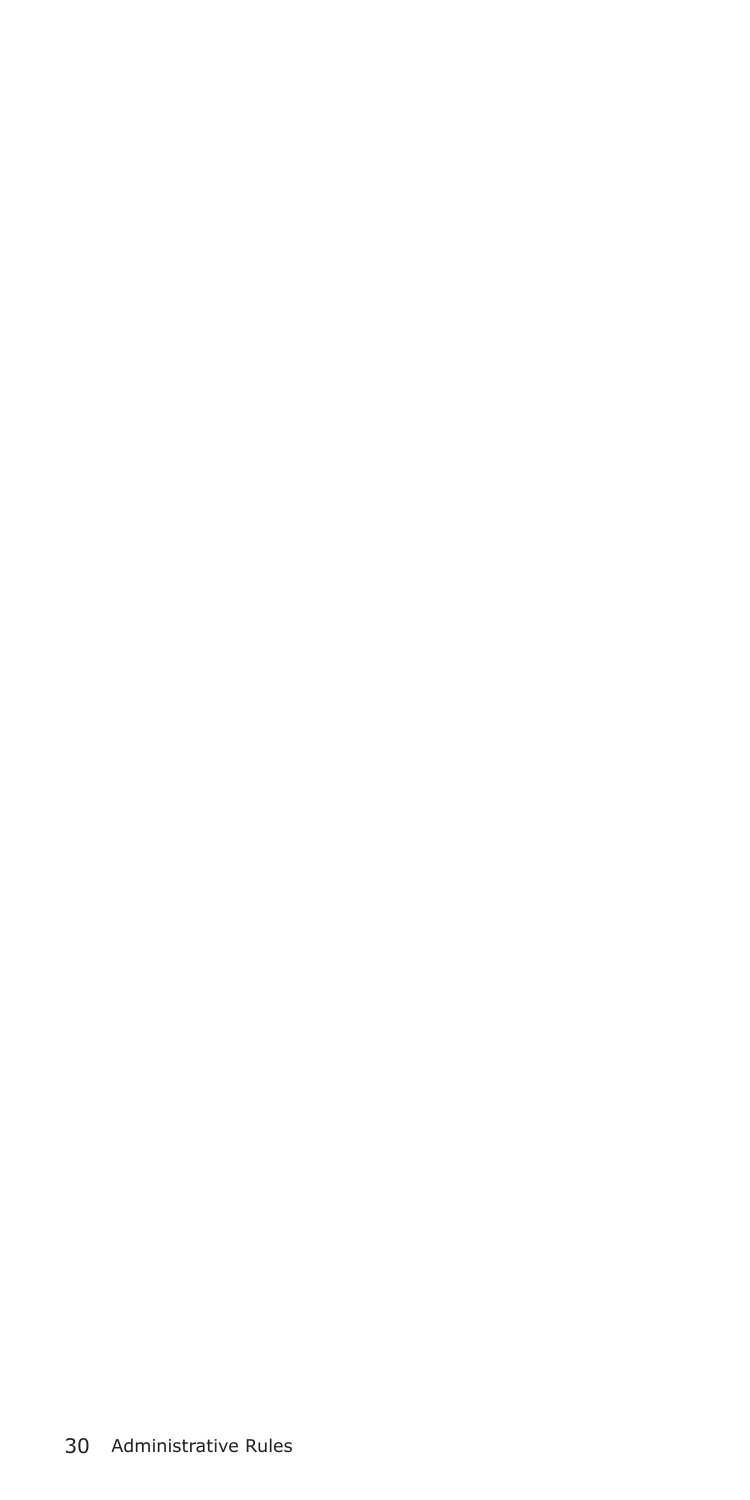# <span id="page-36-0"></span>**Administrative Rules for UNCITRAL Arbitration**

As Amended and Effective on July 1, 2021

# **PART 1 Administrative Rules for UNCITRAL Arbitration**

#### **Rule 1 Purpose**

These "Administrative Rules for UNCITRAL Arbitration" (the "**Rules**") provide for the procedures and other necessary matters integrated into and supplemental to the UNCITRAL Arbitration Rules relating to arbitration administered by the JCAA where the Parties have agreed to resolve their dispute by arbitration under the UNCITRAL Arbitration Rules. With regard to the provisions of Part 2 and Part 3, if the provisions of these Parts are in conflict with the provisons of the UNCITRAL Arbitrtion Rules, the former provisions are to be applied.

# **Rule 2 Definitions**

- 1 The term "**UNCITRAL Arbitration Rules"** means the UNCITRAL Arbitration Rules adopted by the United Nations General Assembly in 1976, 2010 or 2013 applied to the arbitration proceedings in accordance with Rule 3.
- 2 The term "**JCAA**" means the Japan Commercial Arbitration Association.
- 3 The term "**Party**" or "**Parties**" means one or more claimants and respondents.
- 4 The term "**in writing**" includes hard copy and electronic documents. "**Electronic documents**" include electronic, magnetic and any other recording media used in information processing by a computer or other electronic device.
- 5 The term "**Commercial Arbitration Rules**" means the Commercial Arbitration Rules of the JCAA.
- 6 The term "**Interactive Arbitration Rules**" means the Interactive Arbitration Rules of the JCAA.

#### **Rule 3 Application of the UNCITRAL Arbitration Rules 2010**

The UNCITRAL Arbitration Rules adopted by the United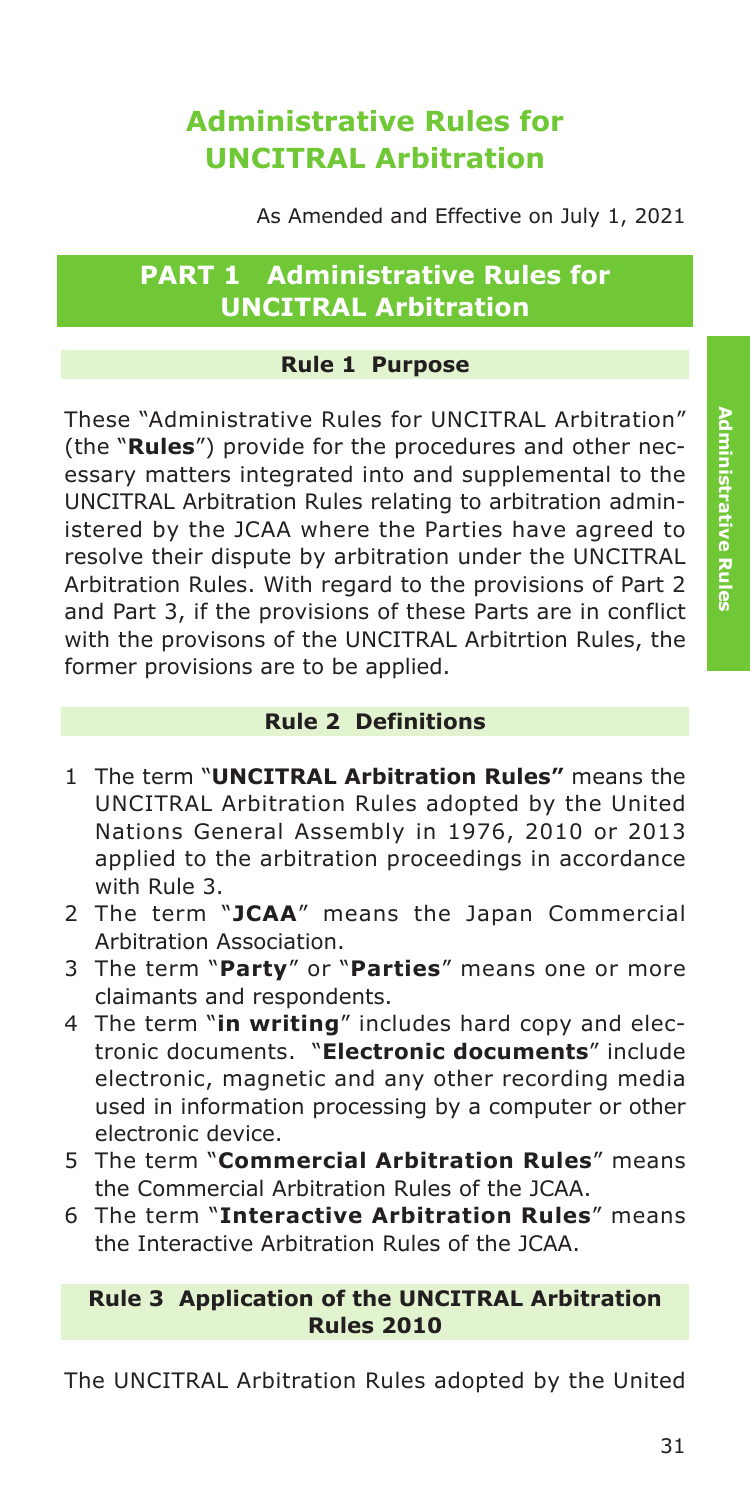<span id="page-37-0"></span>Nations General Assembly in 2010 shall apply where an arbitration agreement provides for arbitration under the UNCITRAL Arbitration Rules without specifying which version (*i.e.*, the UNCITRAL Arbitration Rules adopted in 1976, 2010 or 2013).

# **Rule 4 Application of These Rules**

- 1 The JCAA shall, in either of the following cases, provide administrative services for arbitration under the UNCITRAL Arbitration Rules in accordance with Rules 5 through 17 below:
	- (a) Where the Parties have agreed in advance to have the JCAA provide administrative services for arbitration under the UNCITRAL Arbitration Rules; or
	- (b) Where the Parties agree in writing to arbitration conducted under the Rules and notify the JCAA of such agreement (i) after the claimant has requested arbitration under the Commercial Arbitration Rules or the Interactive Arbitration Rules but (ii) before the confirmation or appointment of any arbitrator by the JCAA.

In the case of (b) above, the proceedings conducted under the Commercial Arbitration Rules or the Interactive Arbitration Rules before such agreement is reached shall remain in effect.

2 The arbitral proceedings administered under Rule 4.1 shall be conducted under the Rules and, if not provided in the Rules, the UNCITRAL Arbitration Rules.

# **Rule 5 The Relationships between Part 1, Part 2 and Part 3**

Part 2 and Part 3 of the Rules shall apply as the integral part of Part 1 of the Rules.

# **Rule 6 Derogation from the Rules**

Where the Rules apply, the Parties, the arbitrators and the JCAA, and their relationships shall be governed by the Rules, and by any agreements varying any of the Rules except for Part 2 and Part 3 of the Rules.

# **Rule 7 Interpretation of the Rules**

1 The authentic texts of the Rules shall be English.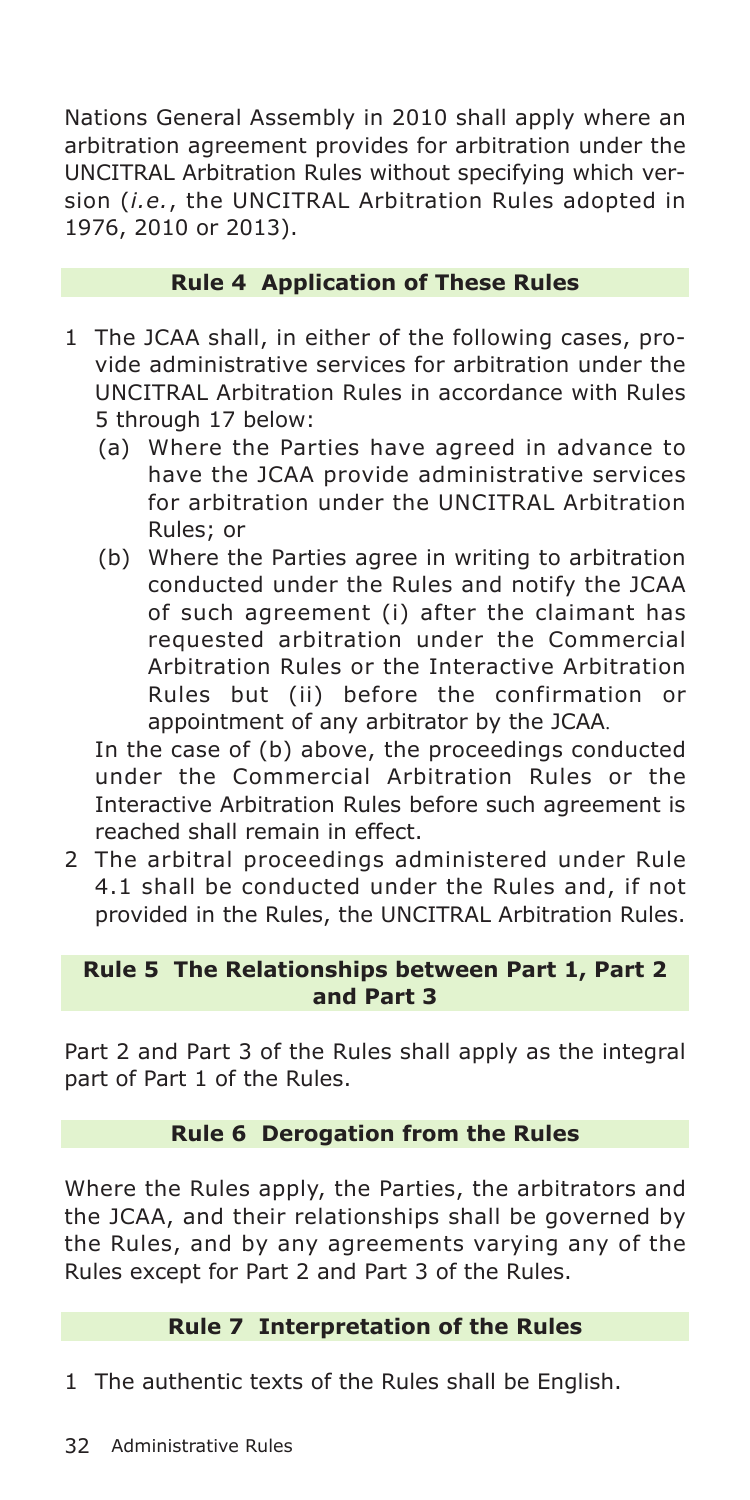<span id="page-38-0"></span>2 In the event of any difference as to the interpretation of the Rules, the interpretation of the JCAA shall prevail; provided that the interpretation of an arbitral tribunal as to the provisions of Part 1 of the Rules shall prevail over that of the JCAA in the arbitration proceedings before such arbitral tribunal.

# **Rule 8 Appointing Authority**

Unless otherwise agreed by the Parties, the JCAA shall serve as the appointing authority provided for in the UNCITRAL Arbitration Rules where the Rules apply.

#### **Rule 9 Request for Arbitration**

- 1 To request the initiation of arbitral proceedings under Rule 4.1(a), the claimant shall submit in writing to the JCAA a request for arbitration (the **"Request for Arbitration"**) setting forth the matters provided for in Articles 3.3 and 20.2 of the UNCITRAL Arbitration Rules.
- 2 Arbitral proceedings shall be deemed to have commenced on the date on which the Request for Arbitration has been received by the JCAA.
- 3 The JCAA, on having confirmed that the Request for Arbitration has been made in conformity with Articles 3.3 and 20.2 of the UNCITRAL Arbitration Rules and the administrative fee has been paid, shall promptly notify the claimant and the respondent thereof. A copy of the Request for Arbitration shall be attached to such notice to the respondent.
- 4 Rules 9.1 through 9.3 shall apply *mutatis mutandis* to a counterclaim made by the respondent.

# **Rule 10 Withdrawal of Request for Arbitration before the Constitution of the Arbitral Tribunal**

Before the constitution of the arbitral tribunal, the claimant may withdraw its claim by submitting a notice to the JCAA in writing (the "**Notice of Withdrawal**") stating that the claimant withdraws the claim. The JCAA shall notify the respondent of the Notice of Withdrawal.

#### **Rule 11 Office in Charge of Administrative Services**

The JCAA shall notify, together with the notice of Request for Arbitration under Rule 9.3, the Parties of which of its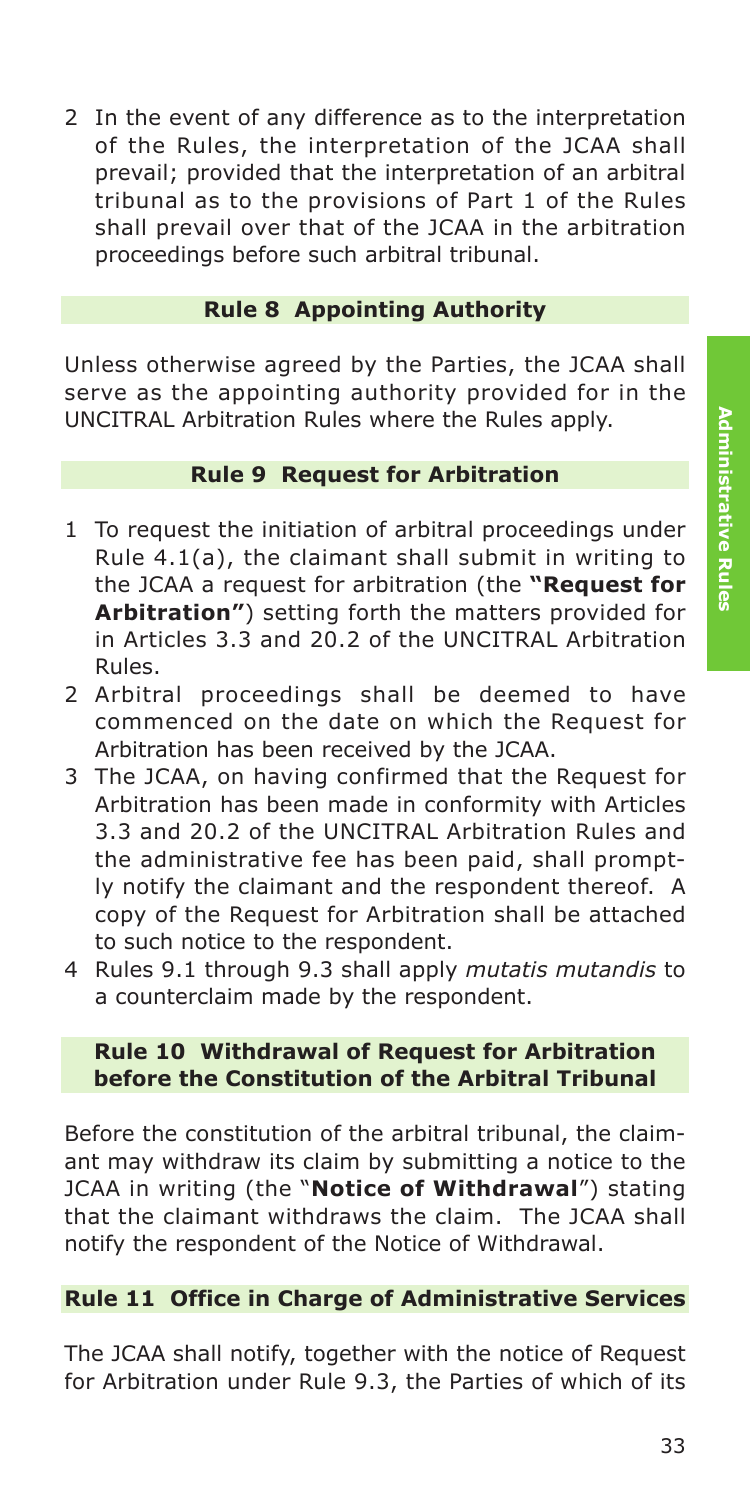<span id="page-39-0"></span>offices is taking charge of the administrative services.

# **Rule 12 Communications**

A Party shall transmit a notice or any material submitted in writing in the arbitral proceedings to the arbitrator(s), the other Party and the JCAA; and the arbitral tribunal shall transmit to the JCAA a copy of a notice or any material in writing in the arbitral proceedings to the Parties.

# **Rule 13 Service or Assistance to the Parties and the Arbitral Tribunal**

The JCAA shall, at the request of the arbitral tribunal or either Party, make arrangements for interpreting, making a stenographic transcript of hearings, or providing a hearing room.

# **Rule 14 Language to be used in Communications between the JCAA and the Parties or between the JCAA and the Arbitrators**

Communications between the JCAA and the Parties or between the JCAA and the arbitrators shall be made in either English or Japanese.

#### **Rule 15 Notice of Arbitral Award**

- 1 The JCAA shall send the arbitral award to each Party after the Parties have fully paid to the JCAA the amount due under Rule 16.
- 2 The JCAA shall keep one original of the arbitral award.

#### **Rule 16 Fees and Costs**

- 1 The claimant, when it submits a Request for Arbitration, shall pay an administrative fee to the JCAA under Part 3 of the Rules. The respondent shall pay such administrative fee when it submits a counterclaim.
- 2 Notwithstanding Articles 43.1 and 43.2 of the UNCITRAL Arbitration Rules, the JCAA, if it considers it necessary, may request either or both of the Parties to pay all or part of the fees and costs in advance.
- 3 If a party fails to pay the fees or costs under Rule 16.1 and 16.2, the arbitral tribunal may suspend or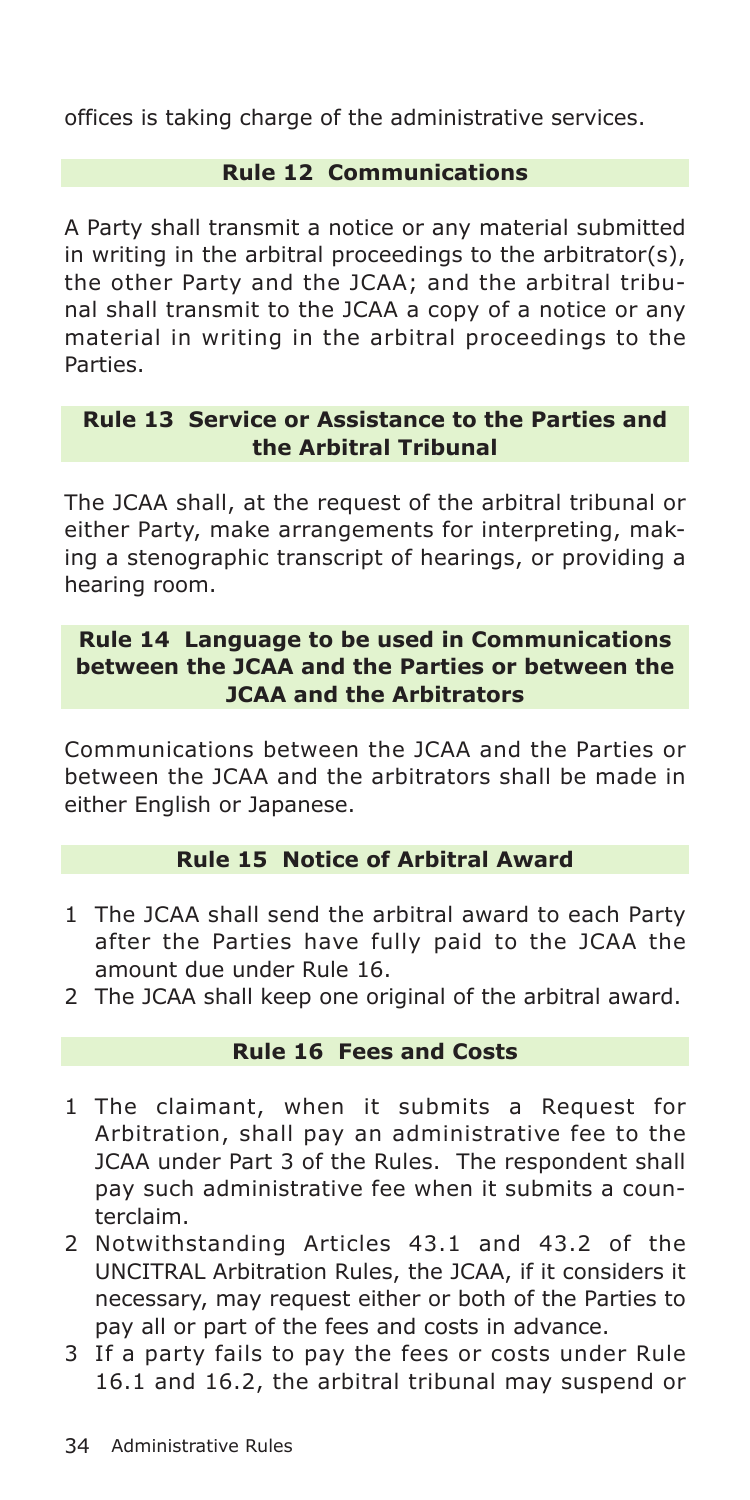<span id="page-40-0"></span>terminate the arbitral proceedings unless the other Party pays such unpaid amount instead.

4 When terminating the arbitral proceedings, the arbitral tribunal shall fix the amounts of the various costs referred to under Article 40 of the UNCITRAL Arbitration Rules and the amount of the administrative fee and the other costs stipulated under the Rules, and apportion these fees and costs between the Parties. Notwithstanding Article 43.5 of the UNCITRAL Arbitration Rules, the JCAA shall render to the Parties an account of these fees and costs paid in advance, and return any unexpended balance to either or both of the Parties.

#### **Rule 17 Other Services**

The JCAA may, upon request of the arbitral tribunal or the Parties, provide any services which are not stipulated under the Rules, if the JCAA finds it appropriate.

# **PART 2 ARBITRATOR'S REMUNERATION**

#### **Rule 18 Application of these Regulations**

The provisions of Part 2 shall apply to the arbitrator's remuneration and related matters for arbitration under the UNCITRAL Arbitration Rules administered by the JCAA.

#### **Rule 19 Definitions**

"**Arbitration Hours**" shall mean the time reasonably required to conduct the arbitral proceedings; provided that, only one-half of the traveling time the arbitrator spends for arbitral proceedings shall be included in the Arbitration Hours.

#### **Rule 20 Hourly Charge Basis**

- 1 The amount of an arbitrator's remuneration shall be based on the hourly rate multiplied by the number of the Arbitration Hours. The amount of each arbitrator's remuneration shall be fixed by the JCAA.
- 2 The JCAA shall determine an hourly rate within the range of USD500 to USD1,500 for each arbitrator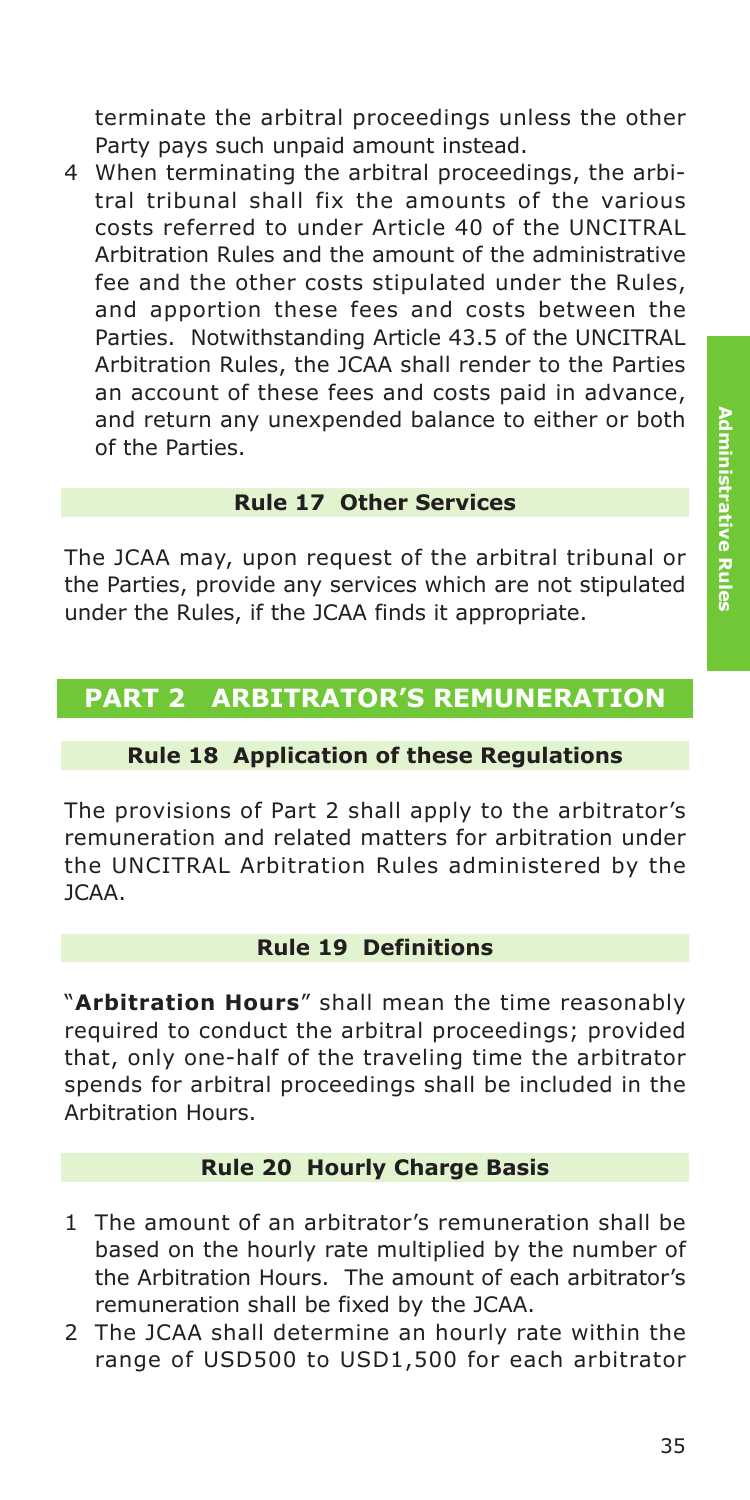<span id="page-41-0"></span>taking into account the arbitrator's experience, the complexity of the case and related matters, and in appropriate cases after giving the Parties an opportunity to comment; provided that the hourly rate for the presiding arbitrator shall not be lower than the hourly rate for the other arbitrators.

- 3 Notwithstanding Rule 20.2, the JCAA may determine any other hourly rate if all of the Parties agree.
- 4 The arbitrator(s) shall provide the JCAA with a monthly report by the 20th of the following month that states the Arbitration Hours under Rule 19 and a description of the work performed for each day.

# **Rule 21 Reduction of Arbitrator's Remuneration**

- 1 If an arbitrator ceases to perform his or her duties due to his or her resignation or other reasons during arbitral proceedings, the JCAA, in consideration of the circumstances that led to the ceasing of his or her duties, may decide to reduce the arbitrator's remuneration calculated under Rule 20.
- 2 When the JCAA decides to reduce the arbitrator's remuneration under Rule 21.1, the JCAA shall consult with the Committee for Reviewing Arbitrator's Remuneration and take into account the Committee's proposal.
- 3 The JCAA's decision to reduce the arbitrator's remuneration under Rule 21.1 shall be final.

#### **Rule 22 Payment of Arbitrator's Remuneration**

- 1 The JCAA shall pay to the arbitrator his or her remuneration without delay after the time limit under Articles 37 through 39 of the UNCITRAL Arbitration Rules has passed, upon the arbitrator's rendering an arbitral award or making a determination to terminate the arbitral proceedings, or upon termination of arbitral proceedings for any other reason.
- 2 Notwithstanding Rule 22.1, with the consent of all the Parties, the JCAA may pay to the arbitrator his or her remuneration before the time limit under Rule 22.1, if the arbitral proceedings are expected to be prolonged.

#### **Rule 23 Arbitrator's Expenses**

1 The arbitrator shall be entitled to reimbursement by the JCAA of his or her reasonable hotel and other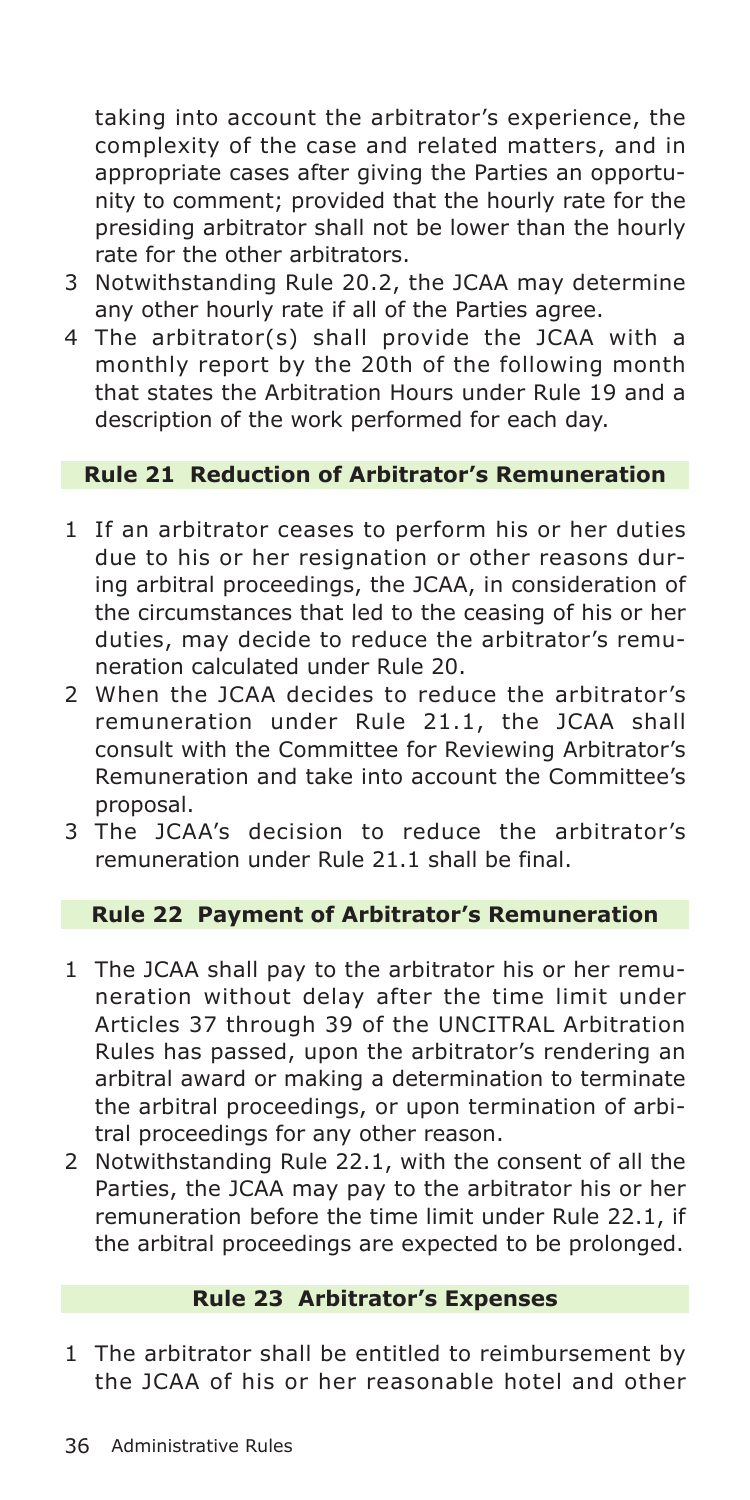<span id="page-42-0"></span>expenses.

2 The Parties shall bear the above expenses and entrust to the JCAA the necessary work for reimbursement of such expenses. The JCAA shall reimburse the arbitrator's expenses if the arbitrator submits to the JCAA the receipt or any equivalent documentary evidence thereof.

# **PART 3 ADMINISTRATIVE FEE**

# **Rule 24 Administrative Fee**

1 The administrative fee that the claimant shall pay at the time of submitting a Request for Arbitration shall be the following amount *plus* applicable consumption tax:

| Amount or                                           | Amount of                                                                                                  |
|-----------------------------------------------------|------------------------------------------------------------------------------------------------------------|
| Economic Value of Claim                             | Administrative Fee                                                                                         |
| Less than JPY5,000,000                              | Amount equal to 10% of<br>the amount or the economic<br>value of the claim                                 |
| JPY5,000,000 or more but<br>less than JPY20,000,000 | JPY500,000                                                                                                 |
| JPY20,000,000 or                                    | JPY500,000 plus 1% of                                                                                      |
| more but less than                                  | any amount in excess of                                                                                    |
| JPY100,000,000                                      | JPY20,000,000                                                                                              |
| JPY100,000,000 or                                   | JPY1,300,000 plus 0.3%                                                                                     |
| more but less than                                  | of any amount in excess of                                                                                 |
| JPY1,000,000,000                                    | JPY100,000,000                                                                                             |
| JPY1,000,000,000 or                                 | JPY4,000,000 plus 0.25%                                                                                    |
| more but less than                                  | of any amount in excess of                                                                                 |
| JPY5,000,000,000                                    | JPY1,000,000,000                                                                                           |
| JPY5,000,000,000 or                                 | JPY14,000,000 plus 0.1%                                                                                    |
| more but less than                                  | of any amount in excess of                                                                                 |
| JPY10,000,000,000                                   | JPY5,000,000,000                                                                                           |
| JPY10,000,000,000 or more                           | JPY19,000,000 plus 0.05%<br>of any amount in excess of<br>JPY10,000,000,000<br>(JPY 25,000,000 is maximum) |

- 2 If the economic value of a claim cannot be calculated or is extremely difficult to calculate, such economic value shall be deemed to be JPY70,000,000.
- 3 Where the claim includes a claim for interest, damages, or other amounts accruing or being caused continuously, the administrative fee shall be calculated based upon the amount of the claim *plus* the amount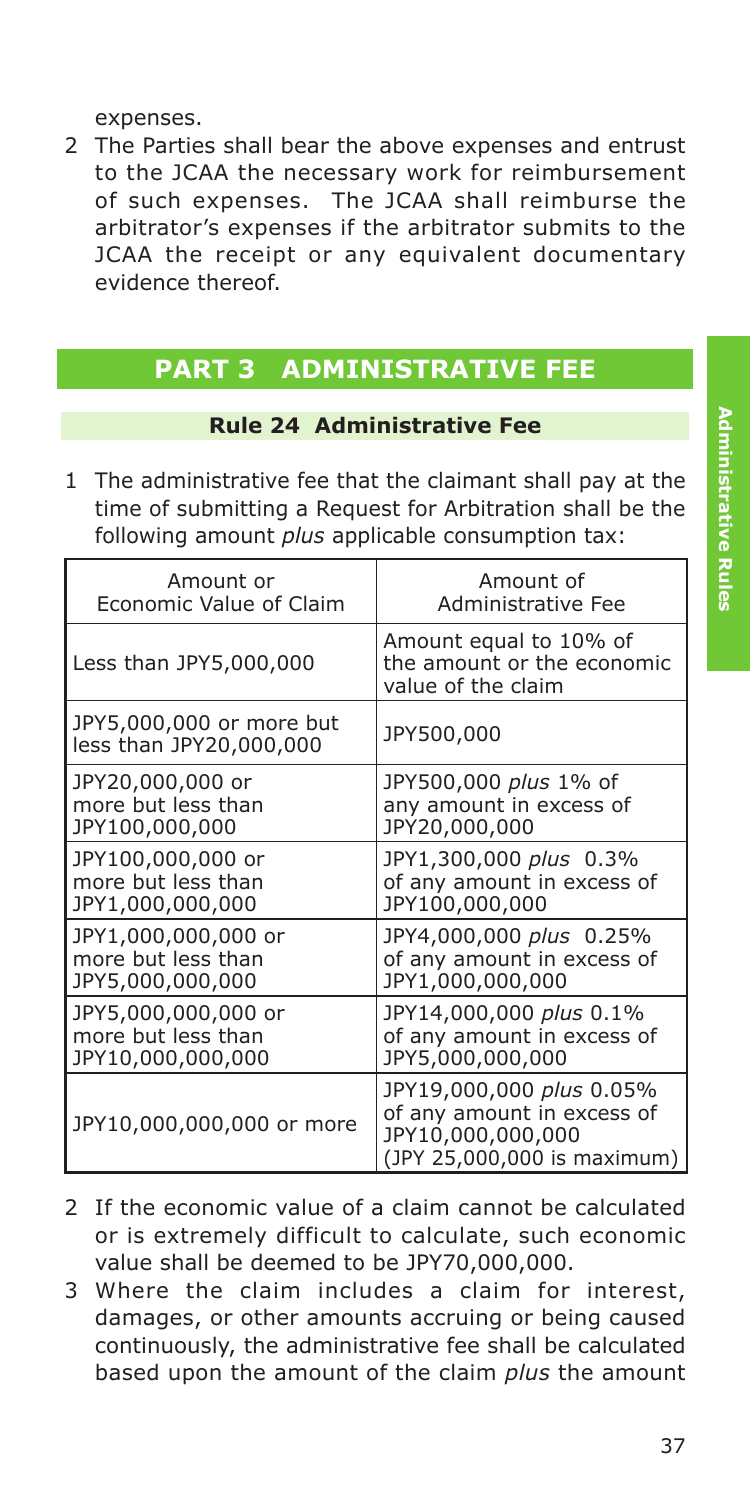<span id="page-43-0"></span>of interest, damages, or other such amount for a period of one year from the date of submitting the Request for Arbitration.

4 Where the amount of claim(s) is denominated in a currency other than Japanese Yen, the amount shall be converted into Japanese Yen at the TTM rate or any other reasonable exchange rate designated by JCAA as of the business day immediately preceding the date of submission of the Request for Arbitration.

# **Rule 25 Administrative Fee in the Case of Modification of Amount of Claim**

- 1 If, after paying the administrative fee, the claimant increases the amount of the claim or adds another claim, the administrative fee shall be the amount obtained by applying Rule 24 to the claim as modified; provided that "the date of submission of the Request for Arbitration" under Rule 24.3 shall be read as "the date of increasing the amount of the claim or adding another claim."
- 2 Rule 25.1 shall apply *mutatis mutandis* if the economic value of the claim which has been deemed to be JPY70,000,000 under Rule 25.2 is found to excess JPY70,000,000.

# **Rule 26 Administrative Fee in the Case of Withdrawal of All Claims**

If the claimant, within thirty days after the commencement of the arbitral proceedings and before the arbitral tribunal has been constituted, withdraws all its claims, the JCAA shall refund 90% of the total amount of the administrative fee.

# **Rule 27 Application in the Case of Counterclaim and Third Party Joinder**

Rules 24 through 26 shall apply to (a) a counterclaim made by the respondent and (b) a claim made against the third party who has joined the arbitration proceedings.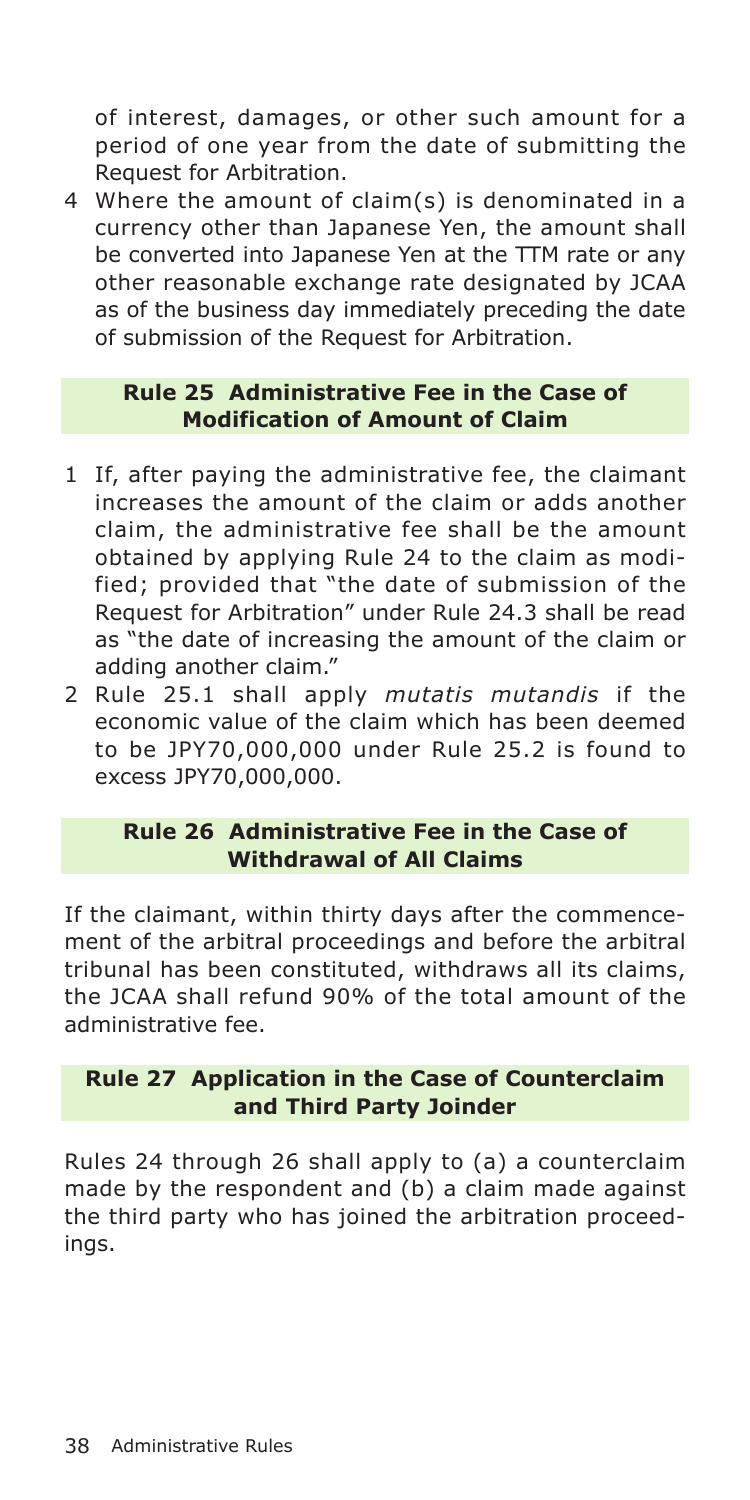# **Supplementary Provisions**

- <span id="page-44-0"></span>1 The Rules shall come into effect on July 1, 2021.
- 2 Any arbitral proceedings commenced before the Rules come into effect shall be governed by the former Rules; provided that subsequent proceedings may, upon agreement of the Parties, be conducted pursuant to the Rules. In the event of such an agreement between the Parties, the arbitral proceedings that already have been conducted pursuant to the former Rules shall remain valid.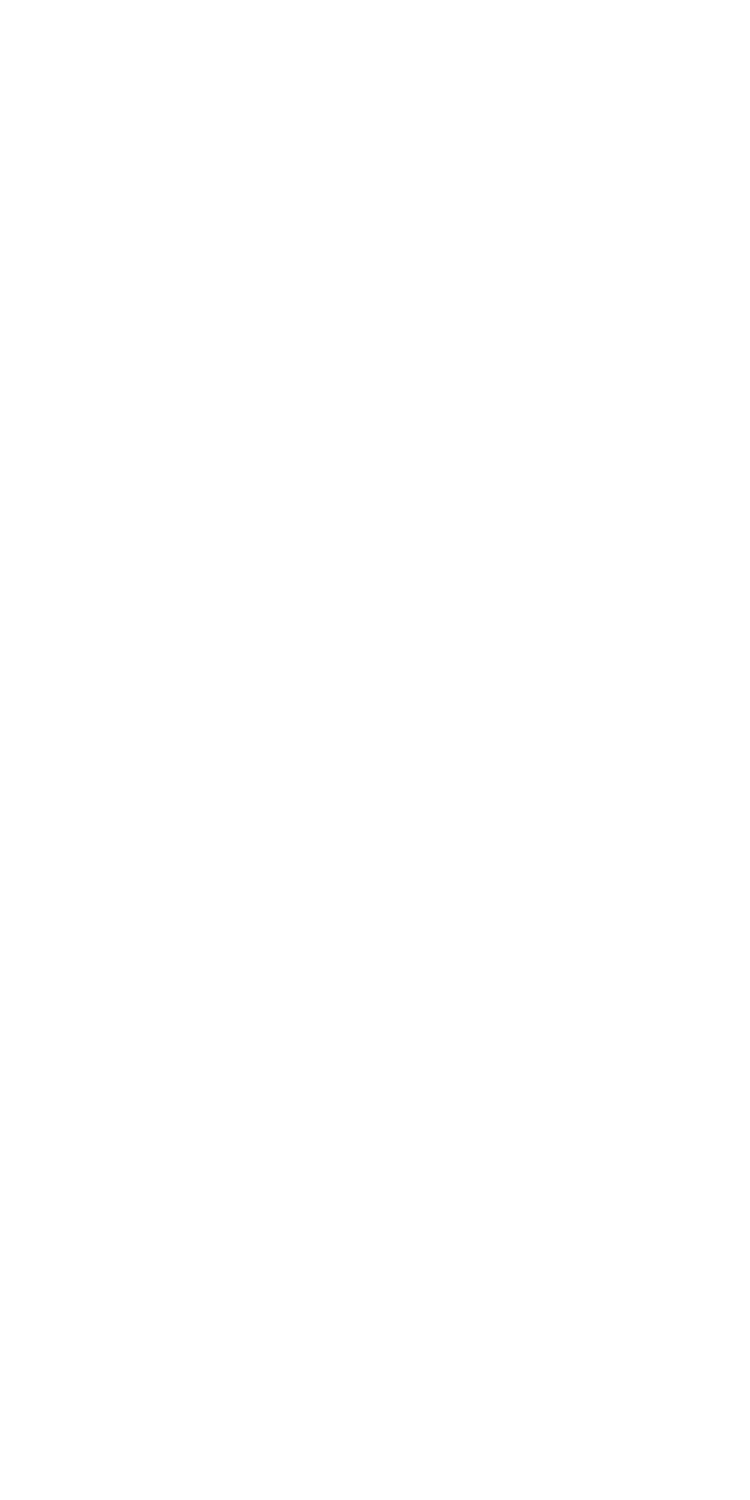# **THE JAPAN COMMERCIAL ARBITRATION ASSOCIATION**

#### **TOKYO HEAD OFFICE**

3rd Floor, Hirose Bldg. 3-17, Kanda Nishiki-cho, Chiyoda-ku, Tokyo 101-0054, Japan Tel. : 03(5280)5161 Fax. : 03(5280)5160 Email : arbitration@jcaa.or.jp

# **Website: https://www.jcaa.or.jp**